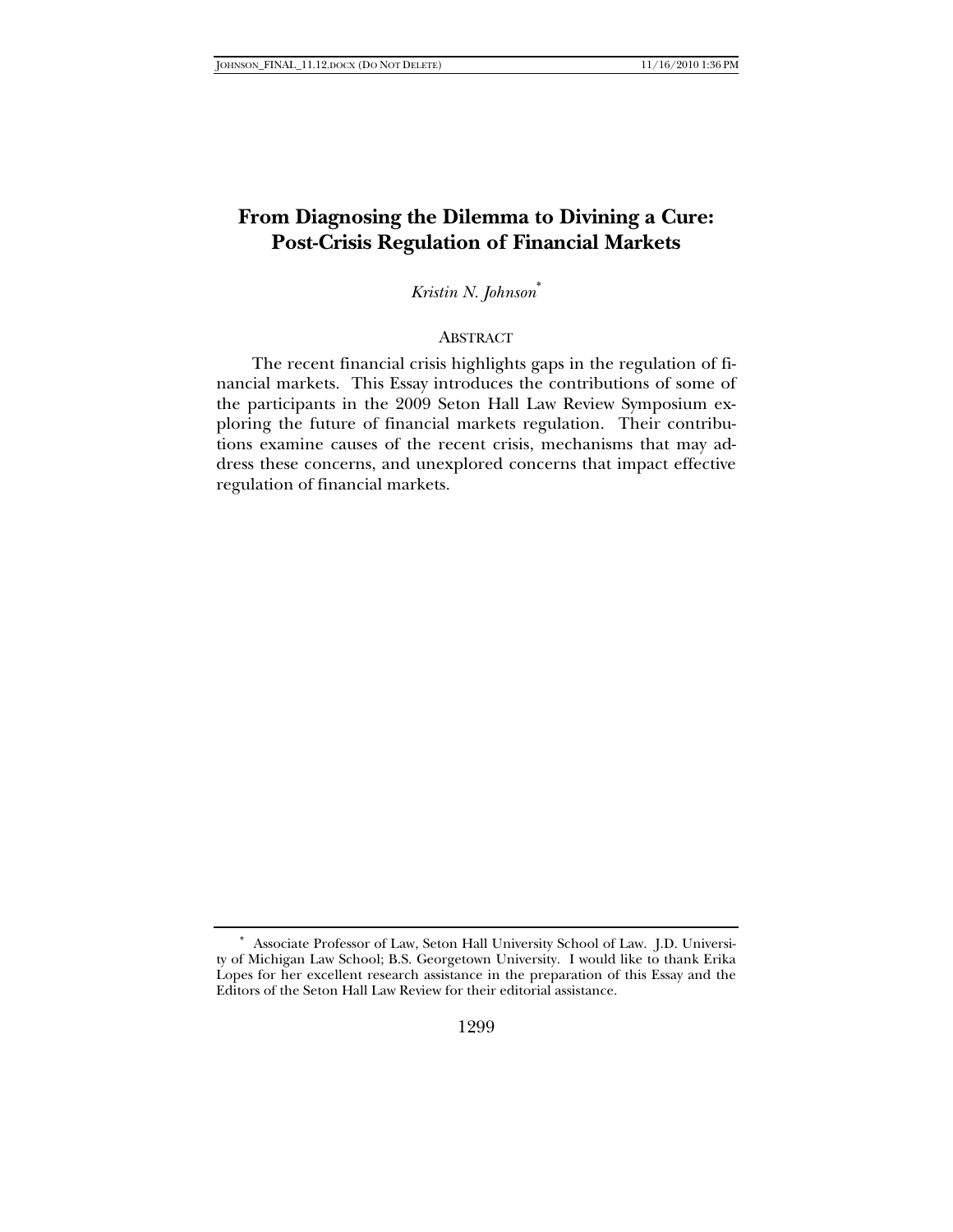### I. INTRODUCTION

In response to the turmoil of the recent financial crisis, or "the Great Recession,"<sup>1</sup> Congress adopted the Dodd-Frank Wall Street Reform and Consumer Protection Act (the Dodd-Frank Act). 2 Since the inception of the financial crisis, businesses, employees, individual and institutional investors, charitable institutions, and city and state investment funds experienced significant economic losses. As a result of these losses, questions emerged regarding the fundamental structure of our national financial markets regulatory framework and the international regulatory agenda.<sup>4</sup>

Despite having one of the most advanced regulatory frameworks in the world and highly-sophisticated market participants, a series of debilitating events unfolded in the United States financial services sector beginning in 2006. These events threatened the stability of the National economy.<sup>5</sup> The years leading to the onset of the financial crisis witnessed exponential growth in the markets for exotic investment products such as credit default swaps, collateralized debt obligations (CDOs), credit linked notes, and other derivatives. As residential property and related asset-backed securities began to decline in value, financial market participants whose businesses invested in

 *See* Jackie Calmes, *Financial Crisis May Give Rise To New Era of Regulation*, N.Y. TIMES, Oct. 13, 2008, at A15. 5

 $\delta$  Guha, *supra* note 1.

<sup>&</sup>lt;sup>1</sup> Krishna Guha, *US Faces Worst Recession in 26 Years*, FIN. TIMES, Oct. 19, 2008, http://www.ft.com/cms/s/0/232eb4de-9e20-11dd-bdde-000077b07658.html. 2

*See* Dodd-Frank Wall Street Reform and Consumer Protection Act, Pub. L. No. 111-203 (2010). 3

*See* John Hechinger & Craig Karmin, *Harvard Hit by Loss as Crisis Spreads to Colleges*, WALL ST. J., Dec. 4, 2008, at A1; Renae Merle, *Wall Street's Final '08 Toll: \$6.9 Trillion Wiped Out*, WASH. POST, Jan. 1, 2009, at A1; Louis Uchitelle, *U.S. Loses 533,000 Jobs in Biggest Drop Since 1974*, N.Y. TIMES, Dec. 5 2008, at A1; *Credit Crisis Could Cost Nearly \$1 Trillion, IMF Predicts*, N.Y. TIMES, Apr. 8, 2008, http://www.nytimes.com/ 2008/04/08/business/worldbusiness/08iht-imf.3.11771908.html. 4

*See* Kristin N. Johnson, *Things Fall Apart: Regulating Credit Default Swaps*, 81 U. COLO. L. REV. (forthcoming 2010) (manuscript at 20–23), *available at*  http://papers.ssrn.com/sol3/Delivery.cfm/SSRN\_ID1572467\_code1440806.pdf?abst ractid=1572467&mirid=2; Matthew Philips, *The Monster that Ate Wall Street: How 'Credit Default Swaps'—an Insurance Against Bad Loans—Turned from a Smart Bet into a Killer*, NEWSWEEK, Oct. 6, 2008, at 46. *See also Credit Default Swaps and the Financial Crisis: "Interconnectedness" and Beyond—The Role of Credit Derivatives in the U.S. Economy*: *Hearing Before the H. Comm. on Agriculture*, 110th Cong. (2008) (statement of Prof. Henry T. C. Hu), *available at* http://agriculture.house.gov/testimony/110/h81015/Hu.pdf; Edmund L. Andrews, *Greenspan Concedes Flaws in Deregulatory Approach*, N.Y. TIMES, Oct. 24, 2008, at B1.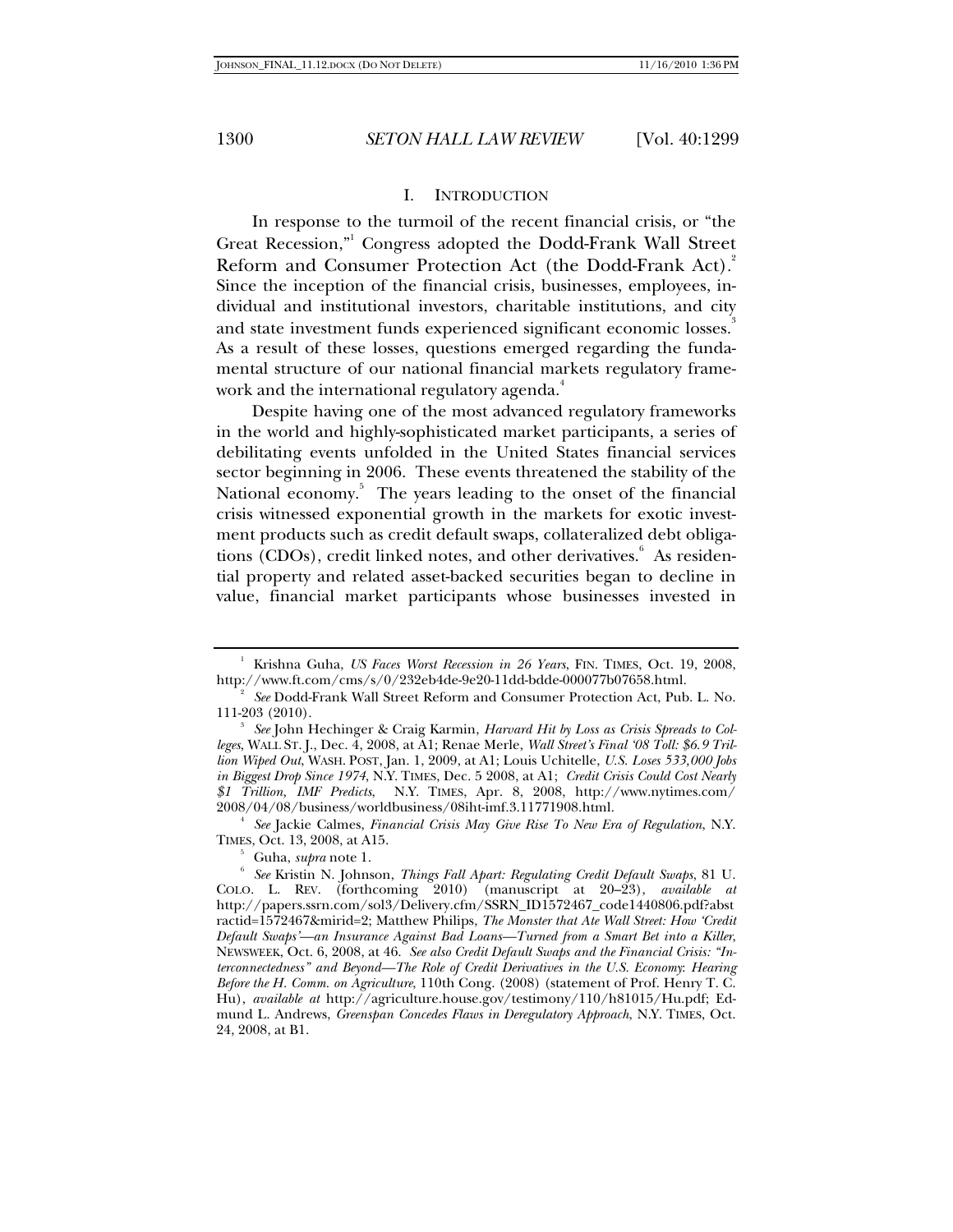these products faced significant losses.<sup>7</sup> The losses quickly reverberated across the nation. As easily as capital flows across national borders and into other jurisdictions, the troubles of the crisis soon threatened the financial health of sovereign nations, significant foreign financial institutions, and ultimately, the global economy.<sup>8</sup>

Some scholars posit that enterprise and systemic risk management failures at individual domestic and international businesses were among the chief causes of the crisis.<sup>9</sup> Other scholars explore American legal standards governing the personal liability of directors and officers and compare this doctrine with corporate governance policies adopted in other jurisdictions.<sup>10</sup> Theorists also explore advances in virtual communications technology and the impact of evolving technology on the relationship between shareholders and managers of a company.<sup>11</sup>

The government and the private sector responded to the events of the crisis by engaging in a form of triage, sewing together a patchwork of hurriedly arranged financing structures.<sup>12</sup> Some scholars describe these arrangements as "regulation by deal."13 Commentators argue that, once the crisis no longer presents an imminent threat, these arrangements may encourage private parties to abuse the managerial authority granted to boards of directors under corporations laws or adopt liberal interpretations of laws affecting distressed companies facing insolvency.<sup>14</sup> Still other scholars examine the impor-

<sup>7</sup> *See, e*.*g*., Peter Robison & Yalman Onaran, *Fuld's Subprime Bets Fueled Profit, Undermined Lehman (Update 1)*, BLOOMBERG, (Sept. 15, 2008, 6:19 AM), http://www.bloomberg.com/apps/news?pid=newsarchive&sid=aiETiKXNbDVE. 8

Guha, *supra* note 1.

*See, e.g.,* Michelle Harner, *Barriers to Effective Risk Management,* SETON HALL L. REV. 1323 (2010).

<sup>&</sup>lt;sup>10</sup> See, e.g., Wulf Kaal and Richard Painter, *Initial Reflections on an Evolving Standard: Constraints on Risk Taking by Directors and Officers in Germany and the United States*,

<sup>40</sup> SETON HALL L. REV. 1433 (2010). 11 *See, e*.*g*.*,* Lisa Fairfax, *Virtual Shareholder Meetings Reconsidered*, SETON HALL L. REV. 1367 (2010).

<sup>&</sup>lt;sup>12</sup> See Joan Heminway, *Federal Interventions in Private Enterprise in the United States: Their Genesis in and Effects on Corporate Finance Instruments and Transactions*, 40 SETON HALL L. REV. 1487 (2010); J.W. Verret, *The Bailout Through a Public Choice Lens: Government-Controlled Corporations as a Mechanism for Rent Transfer,* 40 SETON HALL L. REV.

<sup>1521 (2010). 13</sup> Steven M. Davidoff & David Zaring, *Regulation by Deal: The Government's Response to the Financial Crisis*, 61 ADMIN. L. REV. 463, 463 (2009). 14 *See, e*.*g*.*,* Heminway, *supra* note 12.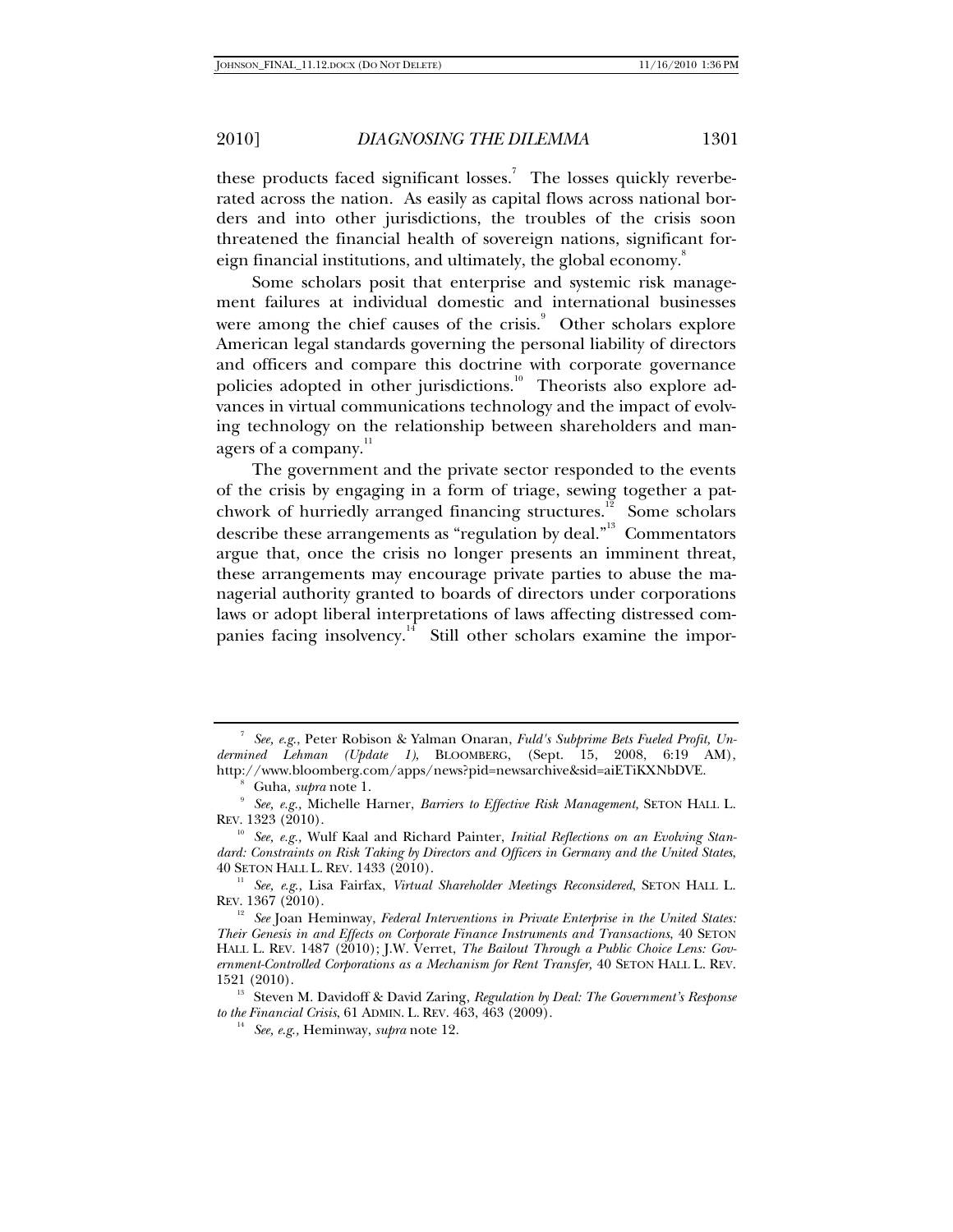tance of adopting a coordinated international initiative to address the antecedents to the recent crisis and to prevent future crises.<sup>15</sup>

 The events of the crisis illustrate the threat of systemic risk created by failing significant financial institutions and the efforts to turn back a tidal wave of calamity in financial markets. In some instances, firms escaped insolvency by seeking federal government aid in the form of loans or capital investments.<sup>16</sup> In other instances, firms that faced insolvency engaged in mergers, acquisitions, or dispositions to avoid collapse. $17$ 

Systemic risk, triggered by the failure of a significant financial institution or several such institutions, threatens the stability of the national economy.<sup>18</sup> Many commentators suggest that careful oversight of systemically significant financial institutions reduces systemic risk.<sup>19</sup> The recently adopted Dodd-Frank Wall Street Reform and Consumer Protection Act reflects Congress's efforts to identify systemically significant financial institutions and to improve the regulatory oversight of these institutions.<sup>20</sup>

<sup>15</sup> *See* Eric Chaffee, *Finishing the Race to the Bottom: An Argument for the Harmonization and Centralization of International Securities Law*, 40 SETON HALL L. REV. 1581

<sup>(2010). 16</sup> Kenneth Ayotte & David Skeel, Jr., *Bankruptcy or Bailouts?*, 35 J. CORP. L. 469,

<sup>&</sup>lt;sup>17</sup> See Heminway, *supra* note 12.<br><sup>18</sup> *In Bear Bailout, Fed Tried to Avoid a 'Contagion,' N.Y. TIMES, June 27, 2008,* http://dealbook.blogs.nytimes.com/2008/06/27/in-bear-bailout-fed-tried-to-avoid-a-

contagion/. 19 *See Establishing a Framework for Systemic Risk Regulation: Hearing before the S. Comm. on Banking, Housing & Urban Affairs*, 111th Cong. (2009) (statement of Mary L. Schapiro, Chairman, Securities & Exchange Comm.), *available at* http://www.sec.gov/news/testimony/2009/ts072309mls.htm; *Feasibility of Systemic Risk Measurement: Hearing Before the H. Comm. on Financial Services*, 111th Cong. 2 (2009) (statement of Prof. Andrew W. Lo), *available at* http://web.mit.edu/alo/www/Papers/testimony2009.pdf. S*ee also Enhancing Investor Protection and the Regulation of Securities Markets, Hearing Before the S. Comm. on Banking, Housing & Urban Affairs*, 111th Cong 4, 8–9 (2009) (statement of Barbara Roper, Director of Investor Protection, Consumer Federation of America), *available at* http://www.consumerfed.org/elements/www.consumerfed.org/file/Roper\_Testimo

<sup>&</sup>lt;sup>20</sup> The Act describes a systemically significant financial institution as a domestic or foreign "nonbank financial company" whose "material financial distress . . . or the nature, scope, size, scale, concentration, interconnectedness, or [the] mix of [whose] activities . . . [may] pose a threat to the financial stability of the United States." Dodd-Frank Wall Street Reform and Consumer Protection Act, Pub. L. No. 111-203, § 113 (2010). Prior to the promulgation of the Dodd-Frank Act, commentators expressed varying descriptions of the characteristics of "systemically significant" institutions. For example, the Federal Reserve Bank of Cleveland, one of the twelve regional Reserve Banks in the Reserve Bank System, explained that, at a very basic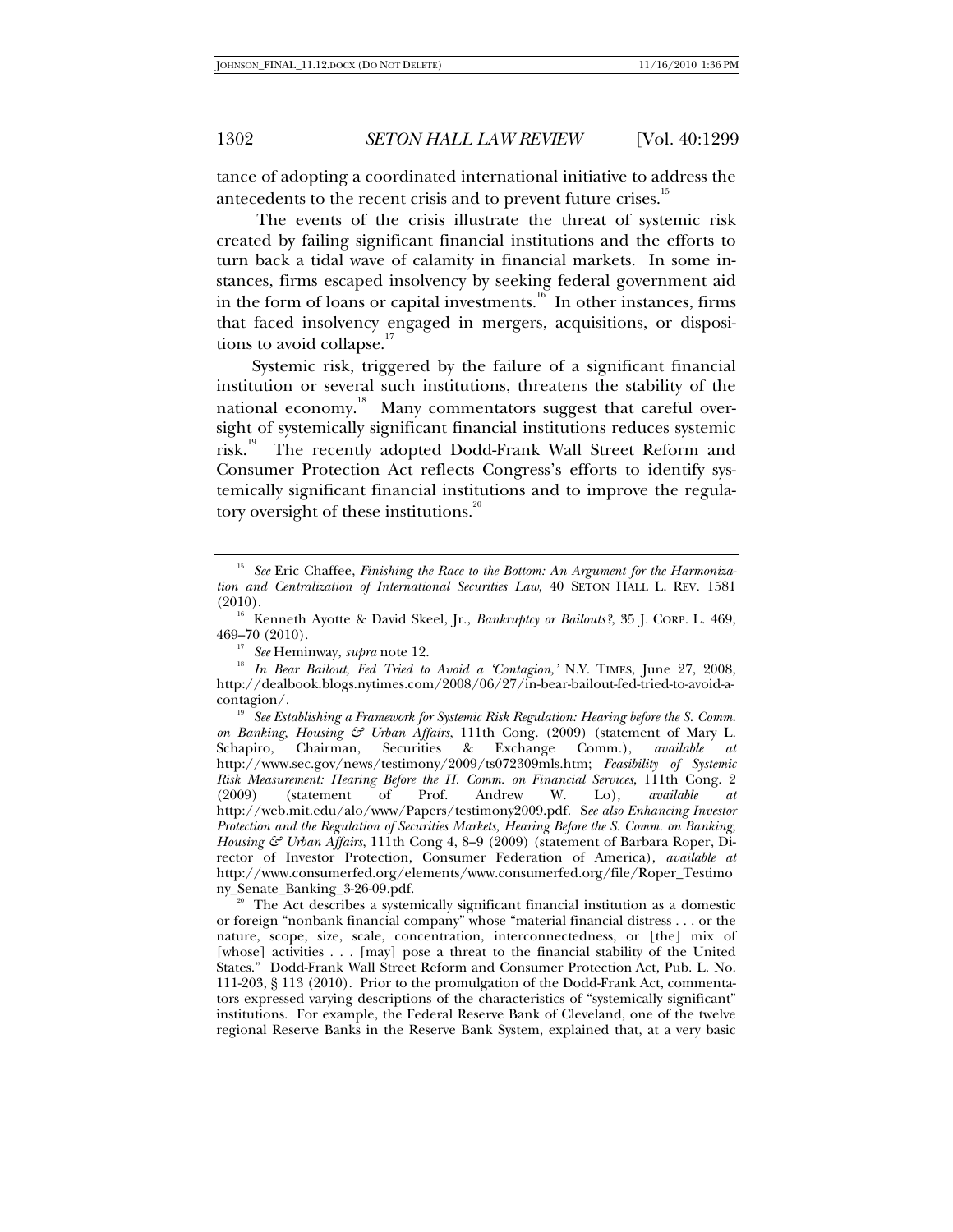This Essay explores significant financial institutions' efforts to withstand the threats of systemic risk during the Great Recession. This Essay examines each of the three phases of the recent financial crisis: crisis management, diagnosing the dilemma, and divining a cure to prevent future crises. Finally, this Essay introduces the contributions of authors who presented reflections at Seton Hall Law Review's symposium, the Future of Financial Markets Regulation. The ensuing discussion enriches the analysis of the precipitating factors of the crisis that disrupted global financial markets and proposes market reforms designed to address these concerns.

#### II. CRISIS MANAGEMENT

The events that led to the recent financial crisis brewed for several years prior to the summer of  $2007<sup>21</sup>$  Some argue that two dec-

Other events signaled the coming crisis. In April of 2007, New Century Financial Corp., the largest independent provider of mortgage loans to borrowers with poor credit histories, filed for Chapter 11 bankruptcy. *New Century Files for Chapter 11 Bankruptcy*, CNNMONEY, Apr. 3, 2007, http://money.cnn.com/2007/04/02/ news/companies/new\_century\_bankruptcy. Ownit Mortgage Solutions, Mortgage Lenders Network USA Inc., ResMae Mortgage Corp., and People's Choice Home Loan all filed for bankruptcy in the first three months of 2007 in response to increasing defaults on subprime mortgages. *See, e.g.*, Tiffany Kary, *People's Choice Home Loan* 

level, "systemically significant" could mean an institution whose "failure would have economically significant spillover effects which, if left unchecked, could destabilize the financial system and have a negative impact on the real economy." JAMES B. THOMSON, FED. RESERVE BANK OF CLEVELAND, POLICY DISCUSSION PAPERS NO. 27, ON SYSTEMICALLY IMPORTANT FINANCIAL INSTITUTIONS AND PROGRESSIVE SYSTEMIC MITIGATION 1 (2009). For other examples, see Steven Schwarcz, *Systemic Risk*, 97 GEO. L. J. 193, 198–204 (2008); Timothy Geithner, President & CEO, Fed. Reserve Bank of N.Y., Remarks at the Council on Foreign Relations Corporate Conference 2008: The Current Financial Challenges: Policy and Regulatory Implication (Mar. 6, 2008). The varying descriptions consistently note the importance of several factors in determining that an institution is systemically significant, including size, concentration

<sup>&</sup>lt;sup>21</sup> Commentators point to many precipitating causes that foreshadowed the economic crisis, beginning in the summer of 2007. *See, e.g.,* Matthew Beville et al*., An Information Market Proposal for Regulating Systemic Risk*, 12 U. PA. J. BUS. L. 849, 852–56 (2010). Some point to the Federal Reserve's decision to maintain the federal funds target rate, or the interest rate at which the Federal Reserve agrees to lend money to private depository institutions for short periods, at its lowest level in 45 years. *Id.* at 853. *See* Robert Higgs, *Cumulating Policy Consequences, Frightened Overreactions, and the Current Surge of Government's Size, Scope, and Power*, 33 HARV. J.L. & PUB. POL'Y 531, 543 (2010). Responding to the market bubble that gave rise to internet and technology related securities, the Federal Reserve lowered the rate in 2001 from 6.5% to 1.75% and further reduced the rate to 1% in 2003. Press Release, Federal Reserve Bank (Dec. 11, 2001), *available at* http://www.federalreserve.gov/boarddocs/press/ general/2001/20011211/default.htm (lowering the rate to 1.75%); Press Release, Federal Reserve Bank (June 25, 2003), *available at* http://www.federalreserve.gov/ boarddocs/press/monetary/2003/20030625/default.htm (lowering the rate to 1%).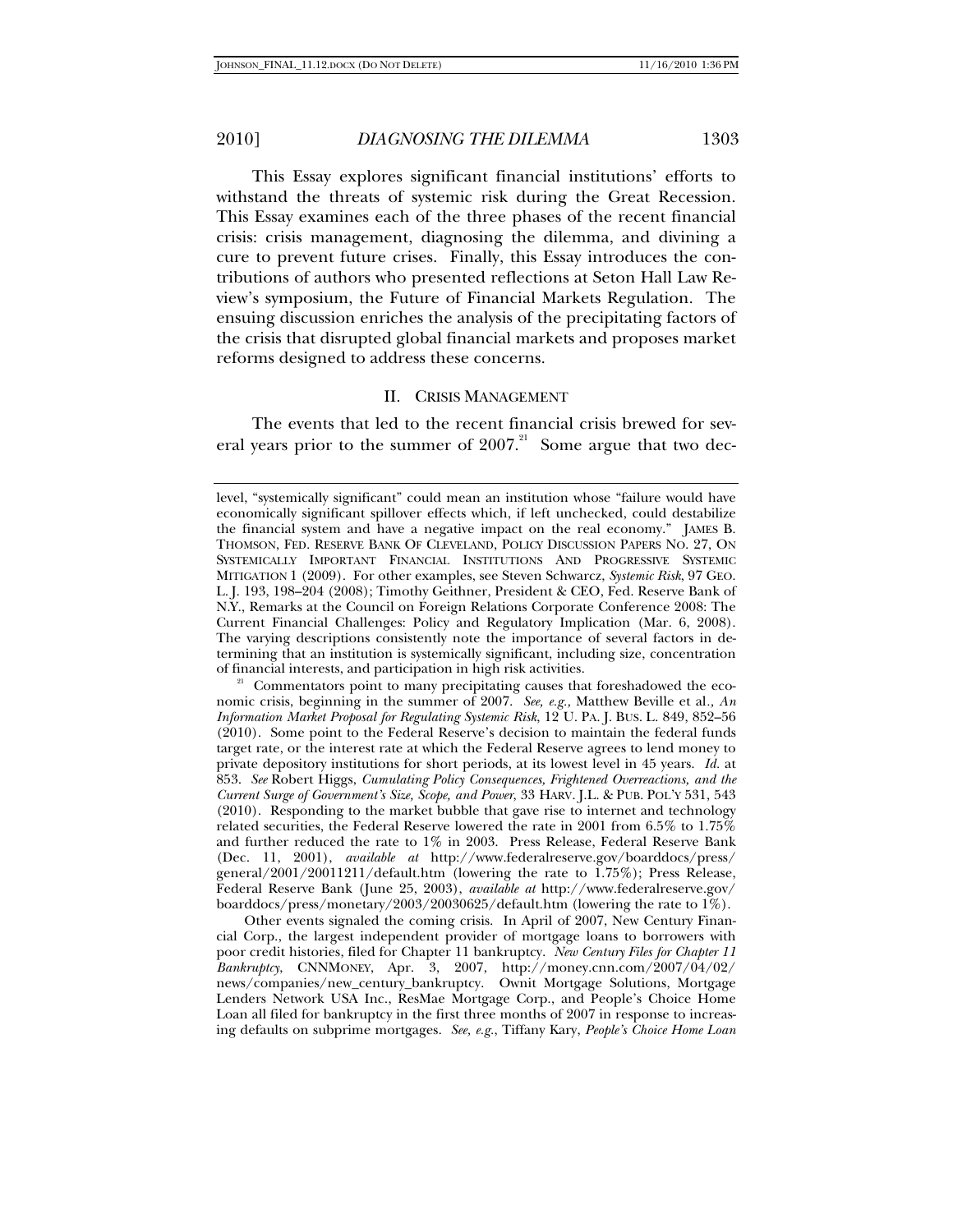ades of deregulation eroded regulatory oversight of financial markets; $^{22}$  the absence of oversight, commentators explain, led to condemnable practices such as predatory lending in the residential mortgage market.<sup>23</sup> The lack of oversight also contributed to an environment in which a shroud obscured financial engineers' development of complex structured products, such as credit derivatives.<sup>24</sup> These deregulatory policies coupled with the purposeful engineering of products that fell beyond the purview of regulation fueled the growth of high-risk financial products.<sup>25</sup>

<sup>23</sup> See Daniel Immergluck, Private Risk, Public Risk: Public Policy, Market Develop*ment, and the Mortgage Crisis*, 36 FORDHAM URB. L.J. 447, 470 (2009) (describing the lack of regulation and the failure of Congress to adopt recommendations submitted in a joint report from the Federal Reserve Board and the Department of Housing

and Urban Development). 24 *See* Johnson, *supra* note 6, at 55–60 (explaining that, as the credit default swap market grew and creditors gained access to instruments that reduced their exposure to debtors' defaults, creditors relaxed their due diligence investigations and continuous debtor monitoring practices). The growth of the credit default swaps led some market participants began to perceive credit default swap agreements as an absolute guarantee against risk of loss and, therefore, they adopted less disciplined risk management processes and exposed themselves to excessive levels of risk. *Id.* at 2–3.<br><sup>25</sup> Describing the origins of the liquidity crisis that began in 2007, a Congressional

Report notes that securitization allowed mortgage lenders to bypass traditional banks.

Securitization pools mortgages or other debts and sells them to investors in the form of bonds rather than leaving loans on the lenders' balance sheets. . . . [Mortgage backed securities market ("MBS")] were popular with investors and banks because [they] allowed both to better diversify their portfolios. But because the MBS market was growing rapidly in size an sophistication, accurate pricing of its risk was difficult and could have been distorted by the housing boom.

*Files for Bankruptcy (Update2)*, BLOOMBERG (Mar. 20, 2007, 2:13 PM), http://www.bloomberg.com/apps/news?pid=newsarchive&sid=atkiRNcdlZ8M&refer =home; Bradley Keoun, *Mortgage Lenders Network Halts Loans as Housing Slows (Update4)*, BLOOMBERG (Jan. 2, 2007, 6:47 PM), http://www.bloomberg.com/ apps/news?pid=newsarchive&sid=aTpglnM\_rtRM&refer=home; Bradley Keoun and Jody Shenn, *ResMae Seeks Bankruptcy; Credit Suisse to Buy Assets (Update5)*, BLOOMBERG (Feb. 13, 2007, 7:22 PM), http://www.bloomberg.com/apps/news?pid= newsarchive&sid=arsKNQcbPcxc&refer=home; *see also* Liz Moyer, *Bad News Bear*, FORBES.COM (Aug. 6, 2007, 4:43 PM), http://www.forbes.com/2007/08/06/

debt-bear-stearns-biz-wall-cx\_lm\_0806bear.html. 22 *See* Johnson, *supra* note 6, at 55–60; Patricia A. McCoy et al., *Systemic Risk Through Securitization: The Result of Deregulation and Regulatory Failure*, 41 CONN. L. REV. 1327, 1333–1334, (2009); *see also* André Douglas Pond Cummings, *Still "Ain't No Glory in Pain": How the Telecommunications Act of 1996 and Other 1990s Deregulation Facilitated The Market Crash of 2002*, 12 FORDHAM J. CORP. & FIN. L. 467, 469–77 (2007); Frank Partnoy & David A. Skeel, Jr., *The Promise and Perils of Credit Derivatives*, 75 U. CIN. L.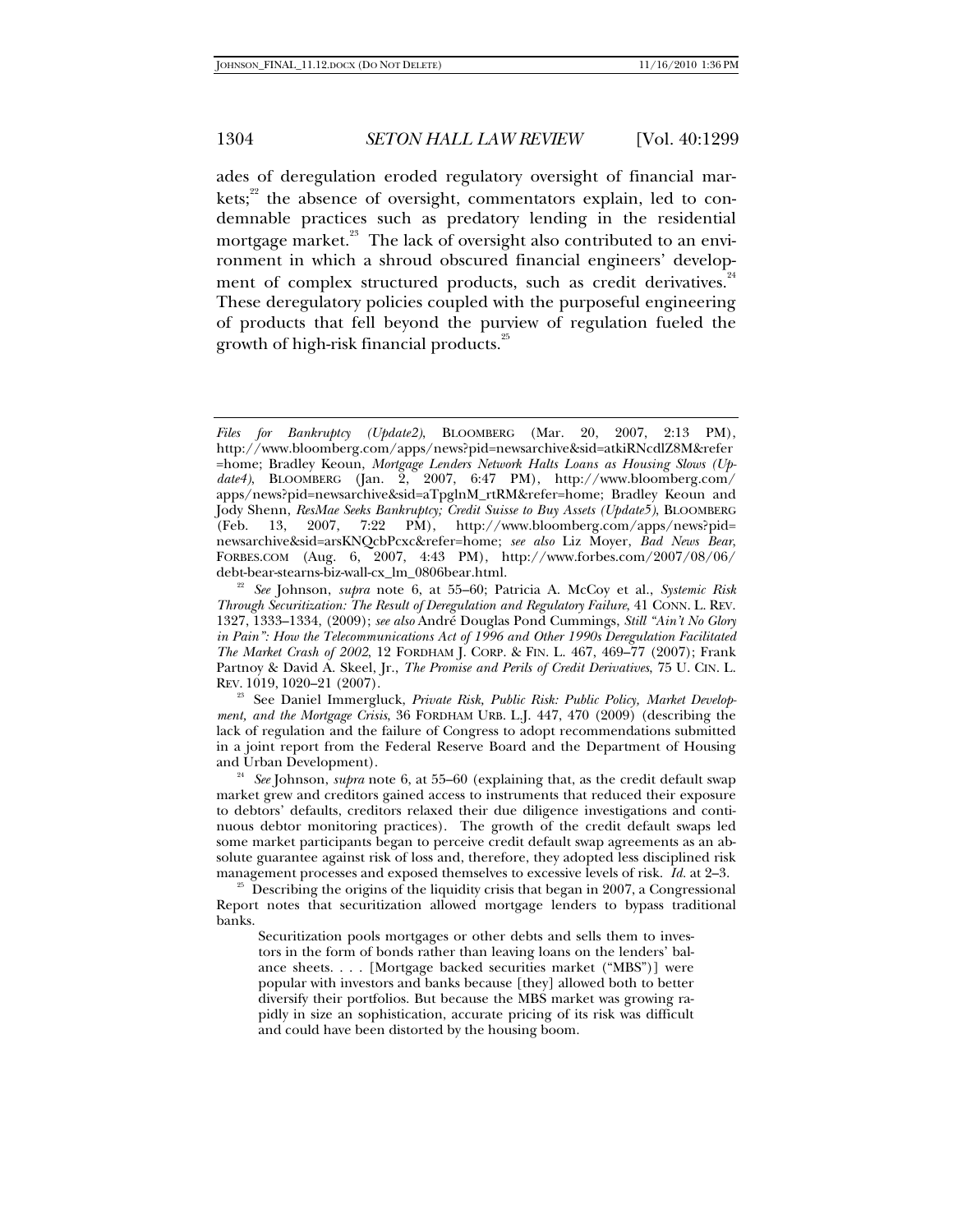Securitization, an underwriting process involving securities issued to investors for investments in bundled pools of debt instruments, such as residential mortgages or other asset-backed lending arrangements, offered a new source of investment opportunities.<sup>26</sup> In the securitization process special purpose entities (SPEs), also referred to as special investment vehicles, issued equity or debt securities to investors to raise capital in order to invest in traditional debt products and nascent high-risk structured financial products.<sup>27</sup>

The SPEs typically purchased debt investments secured by collateral such as mortgage-backed loan obligations or other collateralized debt obligations.<sup>28</sup> Managers of SPEs earned fees for identifying and developing portfolios of mortgage loans.<sup>29</sup> The interests in the SPEs entitled shareholders to receive income from the cash flows generated by the SPEs' debt investments.<sup>30</sup> In some instances, these investments included only certain loans identified within a pool of debt instruments.<sup>31</sup> Market participants referred to the division of a pool of debt instruments or asset-backed securities as tranches.<sup>32</sup> The investment managers of the SPEs evaluated the collateralized debt securities and other investment opportunities in order to offer investors positive returns and diversified investment strategies. $^{\text{^{33}}}$ 

Two critical issues converged during the crisis. First, the SPEs divided the debt pools into tranches, allowing investors to gain exposure to the varying levels of default risk represented in each pool of debt obligations. Despite the fact that the borrowers in each pool of debt investments had strikingly different risk-of-default profiles, credit ratings agencies assigned similar ratings to the pools or agreed to other policies that resulted in erroneous ratings of the risk-of-default

DARRYL E. GETTER, ET AL., CONG. RESEARCH SERV., FINANCIAL CRISIS? THE LIQUIDITY CRUNCH OF AUGUST 2007, 8 (2007), available at CRUNCH OF AUGUST 2007, 8 (2007), *available at* http://assets.opencrs.com/rpts/RL34182\_20070921.pdf.<br><sup>26</sup> See *id.* 27 Schwarcz, *supra* note 20, at 221.<br><sup>28</sup> *Id. See also* Raymond Brescia, *Capital in Chaos, the Subprime Mortgage Crisis and* 

*the Social Capital Response,* 56 CLEV. ST. L. REV. 271, 290 (2008).<br><sup>29</sup> Schwarcz, *supra* note 20, at 221.<br><sup>30</sup> *Id.*<br><sup>31</sup> *Id.*<br><sup>32</sup> Steven L. Schwarcz, *The Future of Securitization*, 41 CONN. L. REV. 1313, 1316

<sup>(2009);</sup> *see also* Immergluck, *supra* note 23, at 448. For a description of CDOs and their role in the mortgage crisis, see *infra* notes 41–42. 33 Brescia, *supra* note 28, at 291.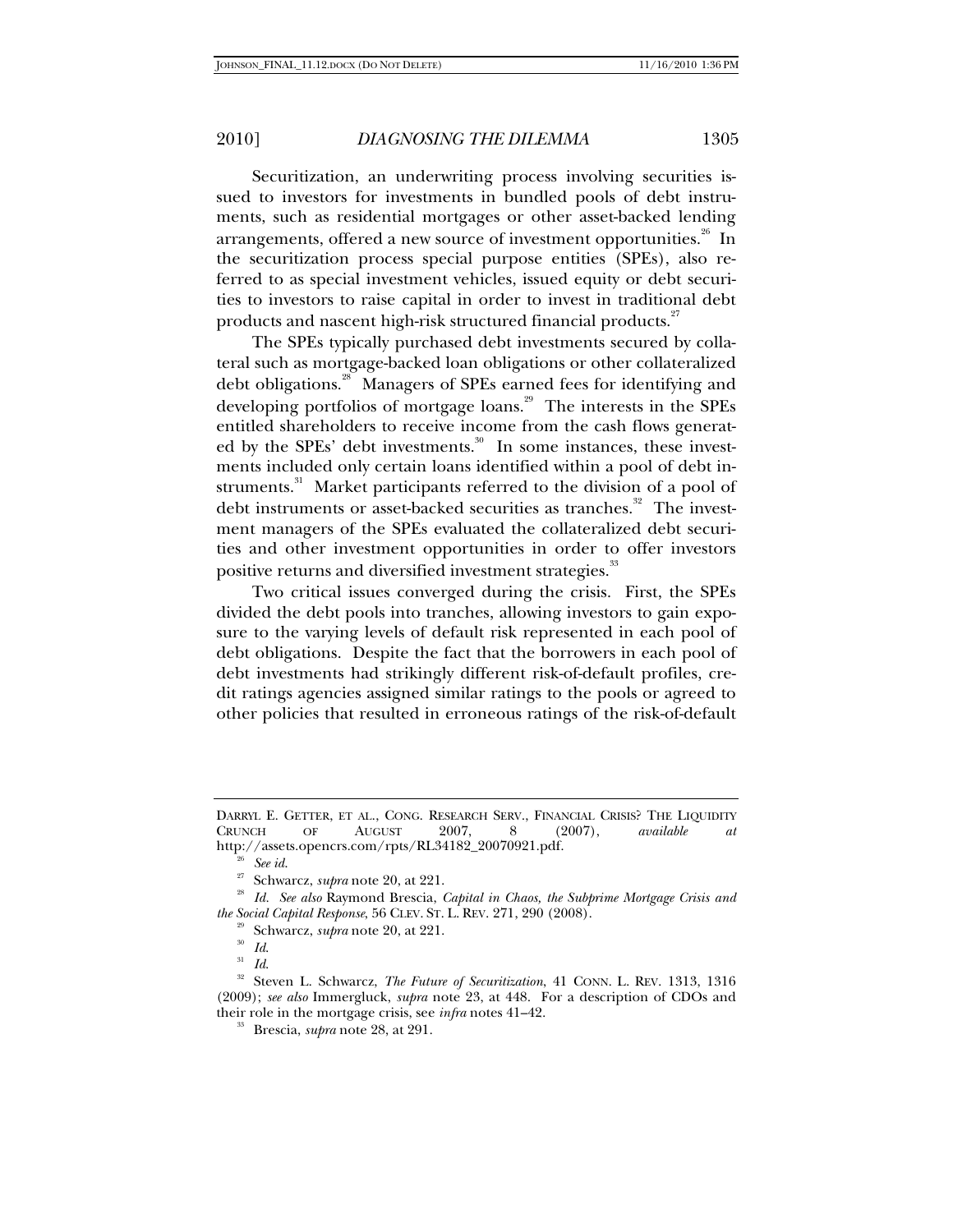for the entire tranche.<sup>34</sup> Second, SPEs and significant financial institutions adopted proprietary risk analysis models and these models erroneously underestimated the probability of a decline in housing prices.<sup>35</sup> The collapse of Bear Stearns Companies, Inc. (Bear Stearns) illustrates the convergence of these critical issues.

### *A. Lions and Tigers and Bears Stearns, Oh My!*

In the summer of 2007, with an eighty-five year operating history, Bear Stearns was a diversified financial services holding company.<sup>3</sup> Bear Stearns core lines of business included the origination, distribution, and trading of equity and fixed income securities, investment banking, global clearing services, asset management, and private client services.<sup>37</sup> Bear Stearns was one of the most prominent investment banks in the United States with offices on Madison Avenue in New York City and a significant international market participant with offices in London's Docklands.<sup>38</sup>

In the decade prior to the summer of 2007, the market for financial products related to residential mortgage-backed or assetbacked securities grew rapidly.<sup>39</sup> Bear Stearns' business became increasingly engaged in the securitization or the consolidation, packaging, and sale of interests in residential mortgages, real estate financings, and other collateralized debt obligations through SPEs.<sup>40</sup>

In the months leading to the summer of 2007, collateralized debt obligations, or CDOs, became increasingly popular.<sup>41</sup> Two Bear

<sup>34</sup> *See* U.S. SECS. & EXCH. COMM'N, SUMMARY REPORT OF THE ISSUES IDENTIFIED IN THE COMMISSION STAFF'S EXAMINATION OF SELECT CREDIT RATING AGENCIES 7-9 (July, 8 2008), *available at* http://sec.gov/news/studies/2008/craexamination070808.pdf.

<sup>&</sup>lt;sup>35</sup> See Systemic Risk: Regulatory Oversight and Recent Initiatives to Address Risk Posed by *Credit Default Swaps: Hearing Before the Subcomm. on Capital Mkts, Ins., and Gov't Sponsored Enters. of the H. Comm. on Fin. Servs*., 111th Cong. 13–14 (2009) (statement of Orice M. Williams, Director, Financial Markets and Community Investment, U.S. Gov't Accountability Office), *available at* http://www.gao.gov/new.items/ d09397t.pdf.

 <sup>36</sup> GARY SHORTER, CONG. RESEARCH SERV., BEAR STEARNS: CRISIS AND "RESCUE" FOR A MAJOR PROVIDER OF MORTGAGE-RELATED PRODUCTS 2 (2008), *available at* http://assets.opencrs.com/rpts/RL34420\_20080326.pdf.

<sup>&</sup>lt;sup>37</sup> *Id.* **BEAR STEARNS ANNUAL REPORT 2006 (Mar. 31, 2007).** 

<sup>&</sup>lt;sup>39</sup> Robert Hockett, *A Fixer-Upper for Finance*, 87 WASH. U. L. REV. 1213, 1254 (2010).

<sup>&</sup>lt;sup>40</sup> Alistair Barr, *Bear Stearns Bailed Out by Fed, J.P. Morgan*, MARKETWATCH (Mar. 14, 2008, 5:16 PM), http://www.marketwatch.com/story/bear-stearns-goes-on-life-

Investors perceived investments in CDOs as low risk because the securities were backed by residential mortgage loans, and incorporated a diversified risk structure.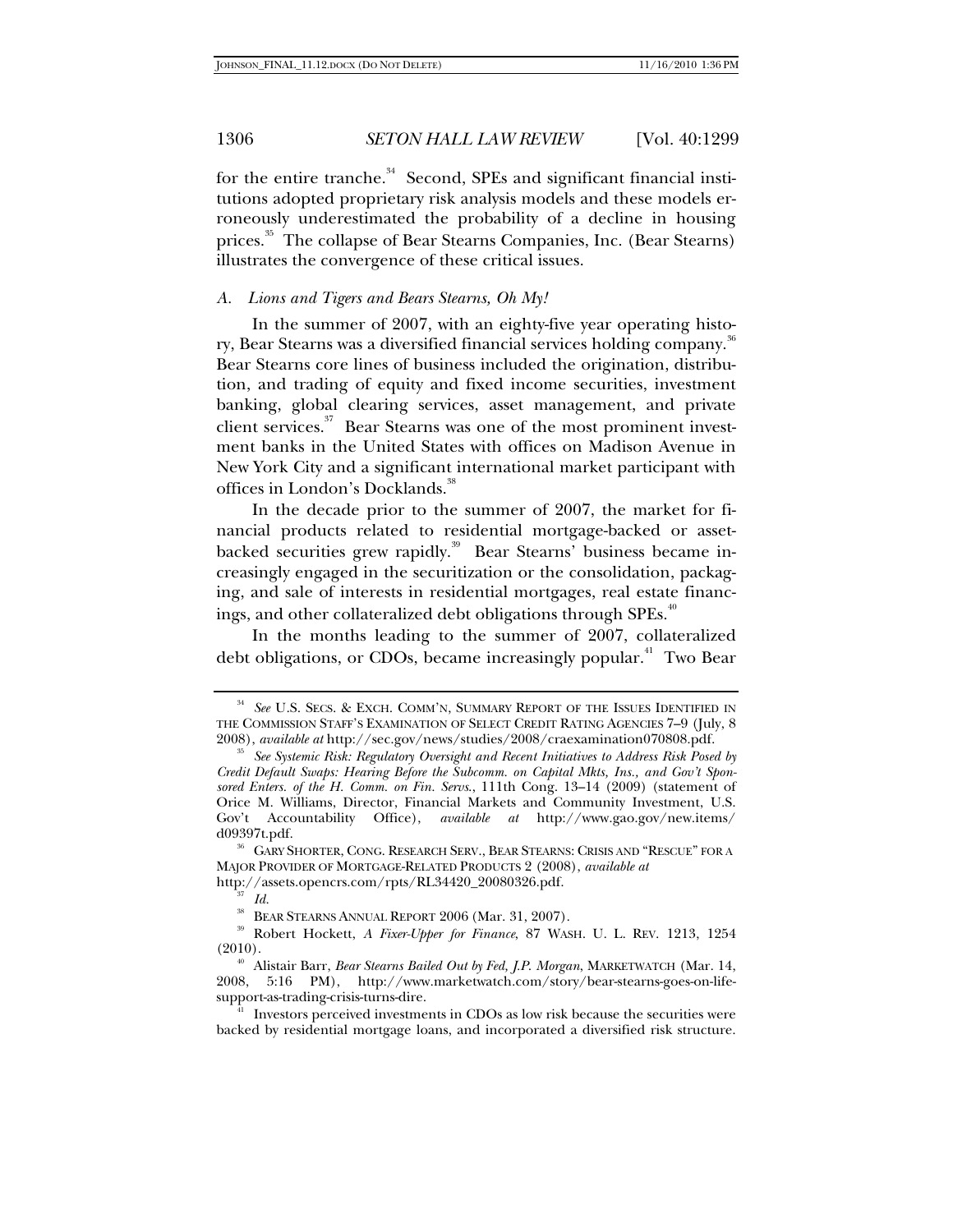Stearns hedge funds, the Bear Stearns High Grade Structured Credit Strategies Enhanced Leverage Fund and a related fund (the "funds"), created portfolios that invested in credit investment strategies involving CDO products.<sup>42</sup> Commentators reported that Bear Stearns investments in the CDO market were highly leveraged. According to commentators,

Bear Stearns's enhanced fund, which at its peak borrowed 10 times its equity, and the Bear Stearns High-Grade Structured Credit Strategies Fund, a similar pool that wasn't as highly leveraged, speculated mostly in collateralized debt obligations, securities that mostly [held] pieces of junk-rated corporate bonds, mortgage bonds, high-interest loans, derivatives or even other CDOs.<sup>43</sup>

By the end of the summer of 2007, Bear Stearns' strong presence in these markets became an albatross, ominously circling the storied financial institution.<sup>44</sup>

While the losses on CDOs and other credit strategies began in 2006, it was during the early months of 2007 that Bear Stearns acknowledged that the funds, worth an estimated \$1.5 billion at the end of 2006, had lost significant value.<sup> $45$ </sup> As of April of 2007, the funds had lost  $23\%$  of their value.<sup>46</sup> By the beginning of the summer of 2007, Bear Stearns announced its intention to suspend redemptions of the funds' shares, meaning that the funds rejected investors' re-

Keoun, *Bear Stearns Rivals*].<br><sup>42</sup> CDOs are secured credit investment products. For an in-depth description<br>and analysis of CDOs, see generally Johnson, *supra* note 6.

*See* Immergluck, *supra* note 23, at 462. (stating that CDOs "peeled apart" various types and degrees of risk, thereby allocating risk to different classes of investors depending on their appetite and tolerance for different sorts of risk). "[I]nvestors who would not invest in a pass-through security backed by loans exhibiting anything but the lowest default risks or were likely to prepay could invest in a bond that was designed to be highly secure." *Id.* In 2006, sales of CDOs reached \$503 billion. Jody Shenn & Bradley Keoun, *Bear Stearns Rivals Reject Fund Bailout in LTCM Redux (Update3)*, BLOOMBERG (June 25, 2007, 11:25 PM), http://www.bloomberg.com/apps/ news?pid=newsarchive&refer=home&sid=aYDTeHYnV3ms [hereinafter Shenn &

<sup>&</sup>lt;sup>43</sup> Shenn & Keoun, *Bear Stearns Rivals, supra* note 41.<br><sup>44</sup> Andrew Clark, *Bear Stearns Shares Plummet as it Seeks Emergency Funding, <br>ARDIAN, Mar. 14, 2008, http://www.guardian.co.uk/business/* GUARDIAN, Mar. 14, 2008, http://www.guardian.co.uk/business/<br>2008/mar/14/creditcrunch.useconomy.

<sup>&</sup>lt;sup>45</sup> See Gretchen Morgenson, *Bear Stearns Says Battered Hedge Funds Are Worth Little*, N.Y. TIMES, July 18, 2007, http://www.nytimes.com/2007/07/18/ 18, 2007, http://www.nytimes.com/2007/07/18/ business/18bond.html. 46 Vikas Bajaj & Julie Creswell, *Bear Stearns Staves Off Collapse of 2 Hedge Funds*, N.Y.

TIMES, June 21, 2007, at C1.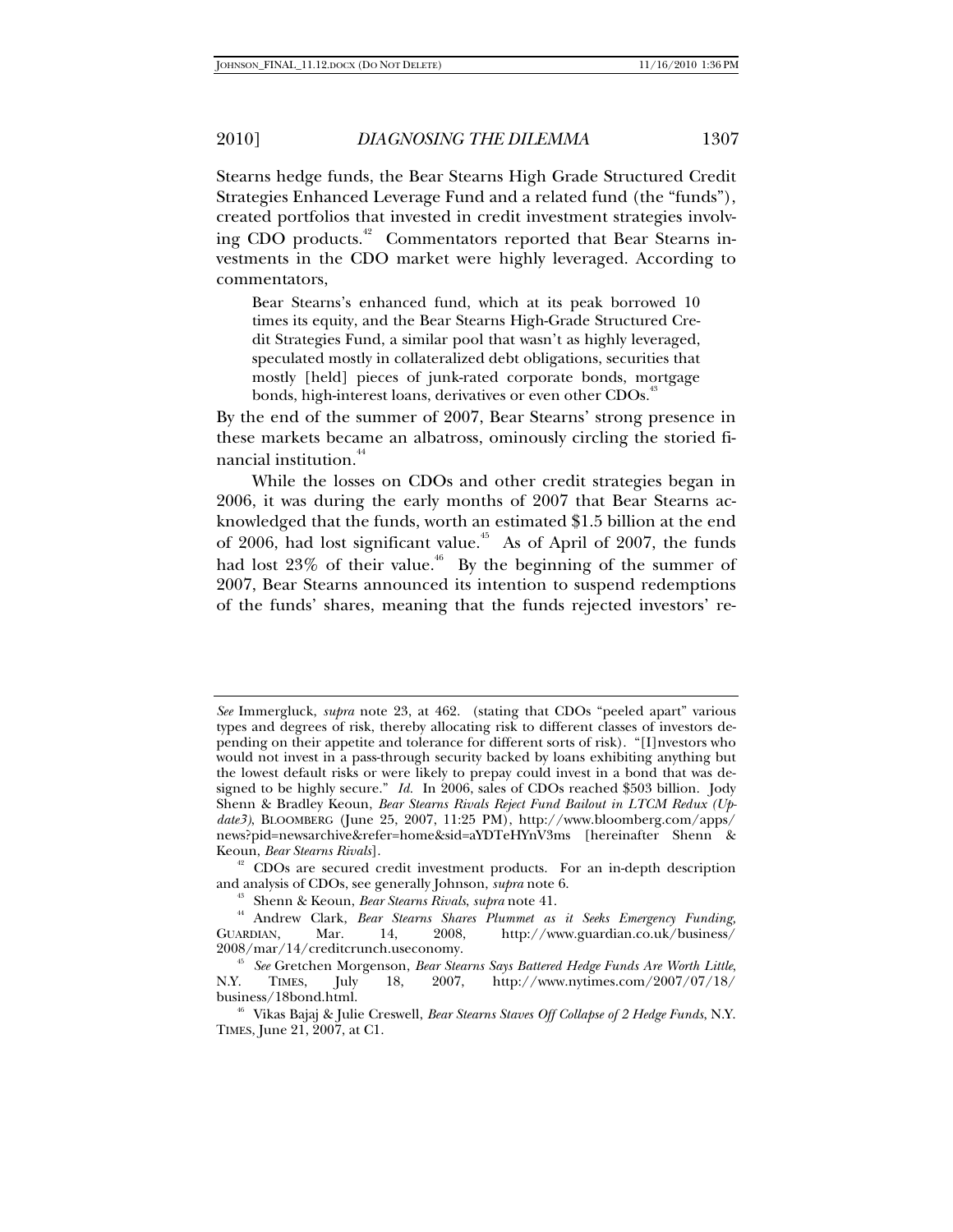quests to redeem shares.<sup>47</sup> Notwithstanding the rapidly declining value of their investments in the funds, Bear Stearns refused to return the remaining value of their investments in the funds.<sup> $48$ </sup> During the week of June 11, 2007, concerns escalated regarding the liquidity of the two funds.<sup>49</sup> The market lost confidence in the funds' ability to satisfy their debt obligations and maintain sufficient operating capital.<sup>50</sup>

In addition to mounting losses, the two Bear Stearns funds faced demands from creditors for additional collateral as insurance against the funds' default on their obligations.<sup>51</sup> On June 21, 2007, Merrill Lynch & Co., Inc. (Merrill Lynch) and Deutsche Bank AG (Deutsche Bank) seized over \$900 million in assets that the creditors held as collateral in connection with Bear Stearns funds' outstanding debt obligations.<sup>52</sup> Merrill Lynch threatened to auction the Bear Stearns' assets held in its custody as collateral for the funds' repayment of their obligations.<sup>53</sup>

An auction to liquidate the assets or the collateral held by the funds' counterparties presented several disconcerting issues for Bear Stearns and other large financial institutions. The rise in foreclosures reduced the value of mortgage-backed securities related to those debt obligations. In addition, prior to the crisis, market participants calculated the prices for these obscure assets using proprietary quantitative models.<sup>54</sup> Initiating an auction heightened concerns regarding systemic risk. An auction threatened to reveal conflicts in the privately determined prices and force market-wide recognition of differences in market participants' valuation of the securities.<sup>55</sup> An auction that revealed a public market price of the investments could trigger the

<sup>47</sup> *See* Matthew Goldstein, *Bear Stearns' Subprime Bath*, BUSINESSWEEK (June 12, 2007, 6:15 PM), http://www.businessweek.com/bwdaily/dnflash/content/ jun2007/db20070612\_748264.htm. 48 *Id.*

 $\frac{49}{50}$  *Id.* 

<sup>50</sup> *Id*. 51 Bajaj & Creswell, *supra* note 46. 52 *Id.*

 $\frac{53}{54}$  *Id.* 

<sup>54</sup> *See* GETTER, *supra* note 25, at 5 ("[A]ccurate pricing of [the risk related to investments the mortgage-backed securities market] was difficult and could have been

<sup>&</sup>lt;sup>55</sup> Bajaj & Creswell, *supra* note 46 (reporting that Merrill Lynch quietly displayed seized assets to a small group of potential buyers in an effort to keep the pricing of the securities under wraps and avoid marking down their own stakes).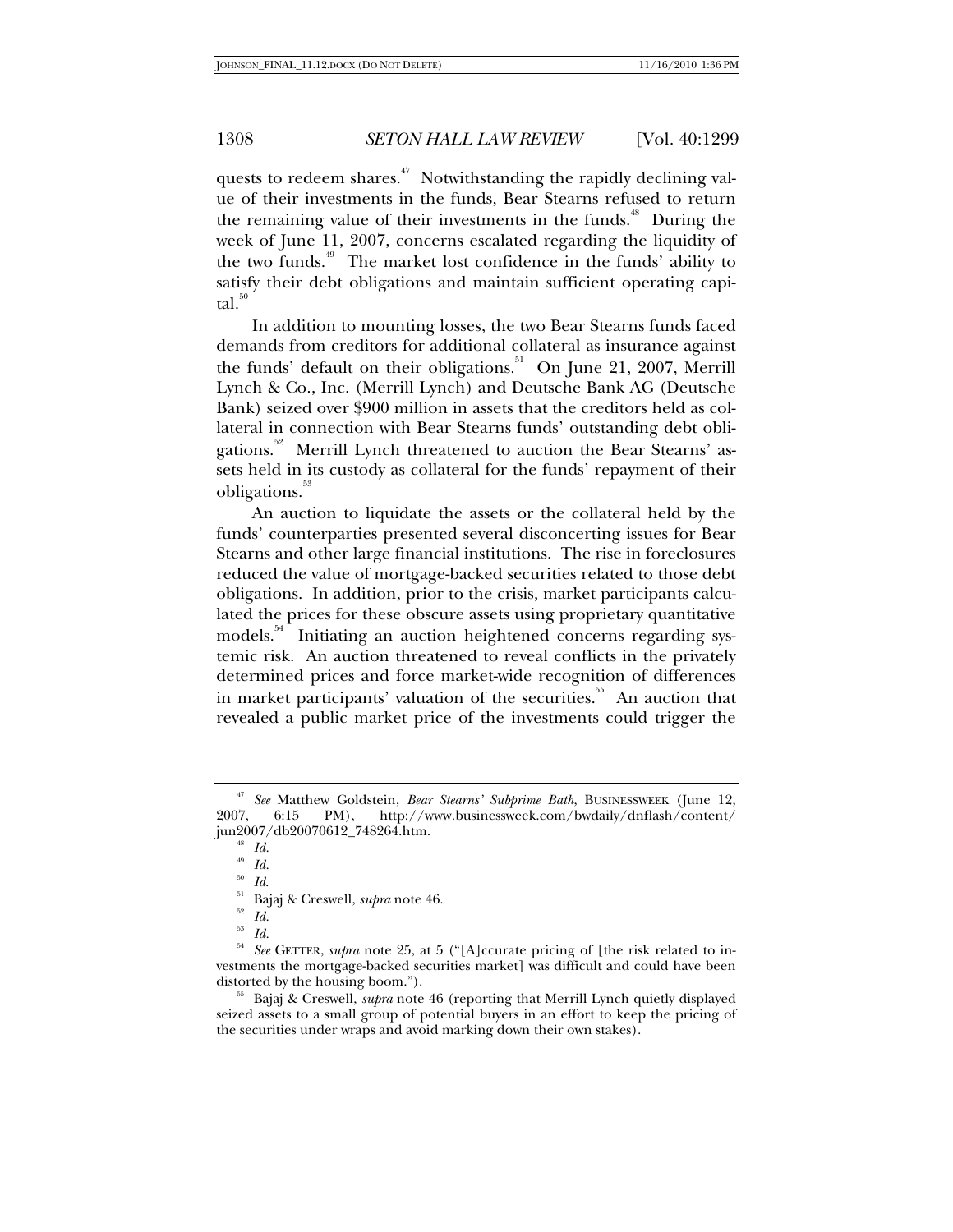need for systemically significant institutions that held the same securities to revise their valuations of these securities.

In July of 2007, the funds became insolvent and filed for bankruptcy.<sup>56</sup> Bear Stearns escaped bankruptcy for nearly another year.<sup>57</sup> The losses that Bear Stearns experienced in the summer of 2007, however, marked the beginning of the public revelation of tumult in the market for credit derivatives and mortgage and other assetbacked securities.<sup>58</sup> In March of 2008, rumors spread rapidly that Bear Stearns faced a significant liquidity crisis<sup>59</sup> and had failed in its efforts to obtain a \$2 billion short-term loan.<sup>60</sup> Senior management at Bear Stearns adamantly denied the rumors regarding the firm's declining condition, but the denials were insufficient to assuage the fears of the firm's counterparties.<sup><sup>01</sup></sup>

Movement in the prices for credit default swap agreements that referenced Bear Stearns' debt obligations signaled market participants' perception that Bear Stearns would likely default on its debt obligations or announce the firm's insolvency. $62^{\circ}$  Credit default swaps are insurance-like arrangements that allow creditors to transfer some or all of their exposure to a debtor's default on a particular debt instrument identified in the agreement.<sup>63</sup> Prices for credit default swap agreements "represent the size of the premium paid by the buyer of protection" and "change over time based on supply and demand for particular [credit default swap] contracts.<sup> $n<sup>64</sup>$ </sup> The spreads in the premiums for credit default swap agreements "are analogous to insurance premiums and similarly reflect market participants' assessment of the risk of a default" by the entity referred to in the credit default  $swap.$ <sup>65</sup>

According to commentators, the premiums for credit default swap agreement spreads on contracts that offered protection against Bear Stearns' default increased in July of 2007, "reflecting the in-

<sup>56</sup> Francesco Guerrera, *JPMorgan to Buy Bear Stearns for \$236m*, FIN. TIMES, Mar. 17, 2010, http://www.ft.com/cms/s/0/e2206ed2-f380-11dc-b6bc-0000779fd2ac.html. 57 *Id.*

<sup>58</sup> *See* Kara Scannell, *Credit Crisis: SEC Comes Under Criticism in Light of Bear Woes*,

WALL ST. J., Mar. 27, 2008, at A6.<br><sup>59</sup> SHORTER, *supra* note 36, at 1.<br><sup>61</sup> *Id.* at 3.<br><sup>61</sup> *Id.* at 3–4.<br><sup>62</sup> Mark Flannery et al., *Credit Default Swap Spreads as Viable Substitutes for Credit Rat-*

*ings*, 158 U. PA. L. REV. 2085, 2101 (2010).<br><sup>63</sup> Johnson, *supra* note 6, at 20–23.<br><sup>64</sup> Mark Flannery et al., *supra* note 62, at 2088.<br><sup>65</sup> *Id.*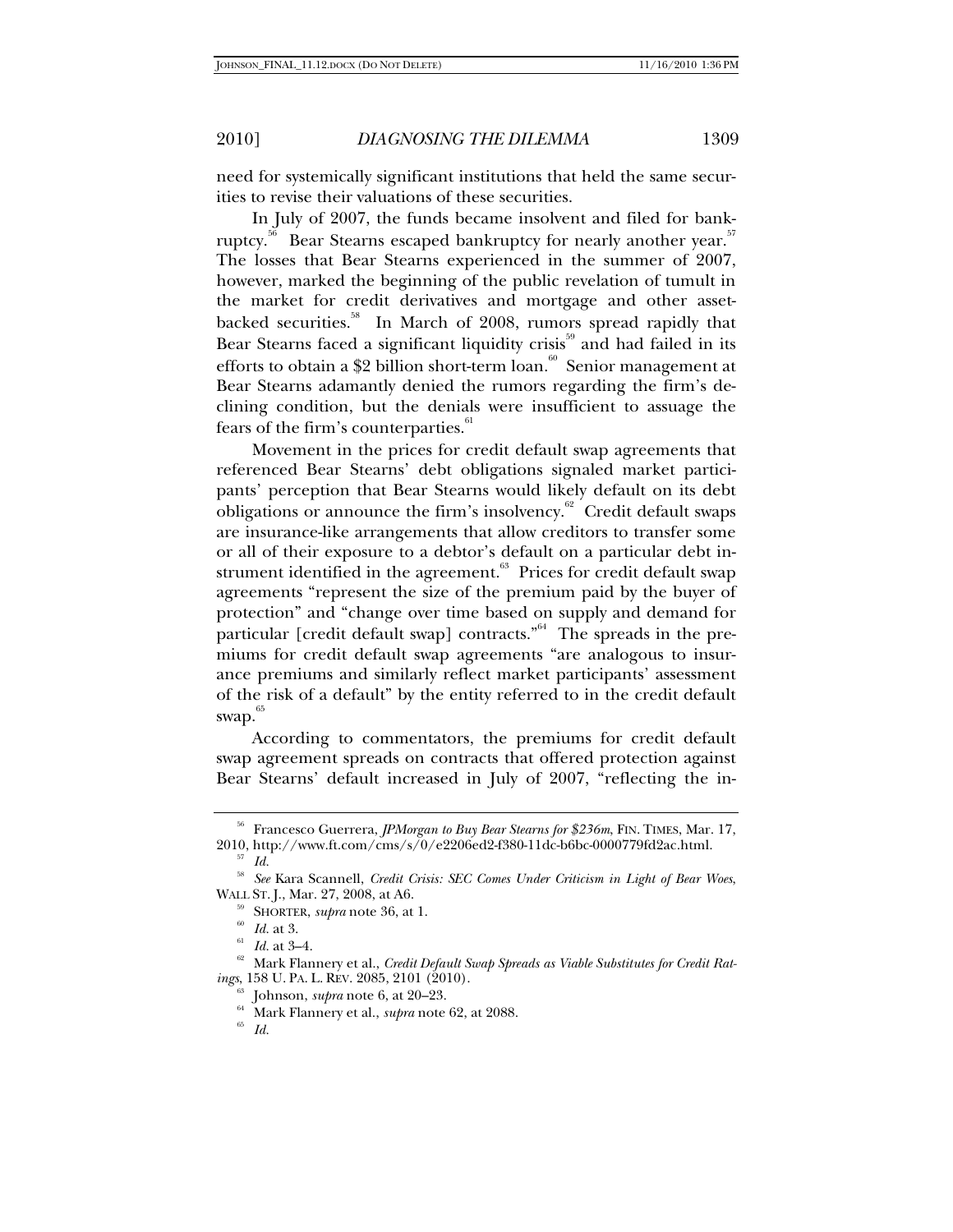creased perceived risk of default."<sup>66</sup> As commentators note, credit default swap spreads for "Bear Stearns increased by more than those of the other investment banks," during the period when defaults on higher risk mortgages increased. The spreads in the credit default swap market for contracts that referenced Bear Stearns' debt increased, indicating market participants' perception that "Bear Stearns had more exposure to risk in the subprime market" and was therefore, more likely to default on its debt obligations.

After failed efforts to increase the company's liquidity, including an unprecedented offer by the Federal Reserve to open the discount window to Bear Stearns,  $\degree$  on March 16, 2008, IP Morgan Chase & Co. (JP Morgan) agreed to purchase Bear Stearns in a stock-for-stock transaction for the price of \$2 per share.<sup>69</sup> Bear Stearns' near collapse, however, presented only one of several instances during the recent crisis in which the federal government and private market participants responded to the threat of the demise of a systemically significant financial institution. $\degree$ 

make direct short-term loans to commercial banks. A 1932 provision of the Federal Reserve Act allow[ed] it to lend to non-banks if at least five of its seven governors approve, a provision that has not been used since the Great Depression. . . . The arrangement would involve providing collateral-based financing to Bear through JP Morgan, which would be used as a conduit, since as a commercial bank it already has access to the discount window and is also under the Fed's supervision. . . . JP Morgan would have incurred no risk from the transaction but the Fed would [have incurred risk].



69 Guerrera, *supra* note 56. Bear Stearns shares had traded at \$170 in January of 2008 and as high as \$30 per share the week before the sale to JP Morgan. *Id.*

70 Ayotte & Skeel, *supra* note 16, at 469–70.

Starting with the bailout of Bear Stearns in early 2008, . . . governmental bodies and their leaders were prominently involved in the negotiations and the ultimate resolution of each major non-bank financial institution that encountered financial distress. The government arranged outcomes on an ad-hoc basis, with varying degrees of taxpayer support. In the Bear Stearns case, taxpayer funds facilitated a merger. In the AIG case, the Federal Reserve made a substantial direct loan to the company. With Lehman Brothers, the government declined to offer any money, and the company ultimately filed for Chapter 11 bankruptcy.

 $\begin{array}{c} 66 \ \hline 67 \ \hline \end{array}$  *Id.*  $\begin{array}{c} 68 \ \hline \end{array}$  During the

<sup>68</sup> During the crisis, the Federal Reserve Bank (Fed) interpreted its authority as to allow short term credit extensions secured by collateral to eligible depository institutions. SHORTER, *supra* note 36, at 4. As explained in a recent congressional report, the Federal Reserve understood its authority to include the ability to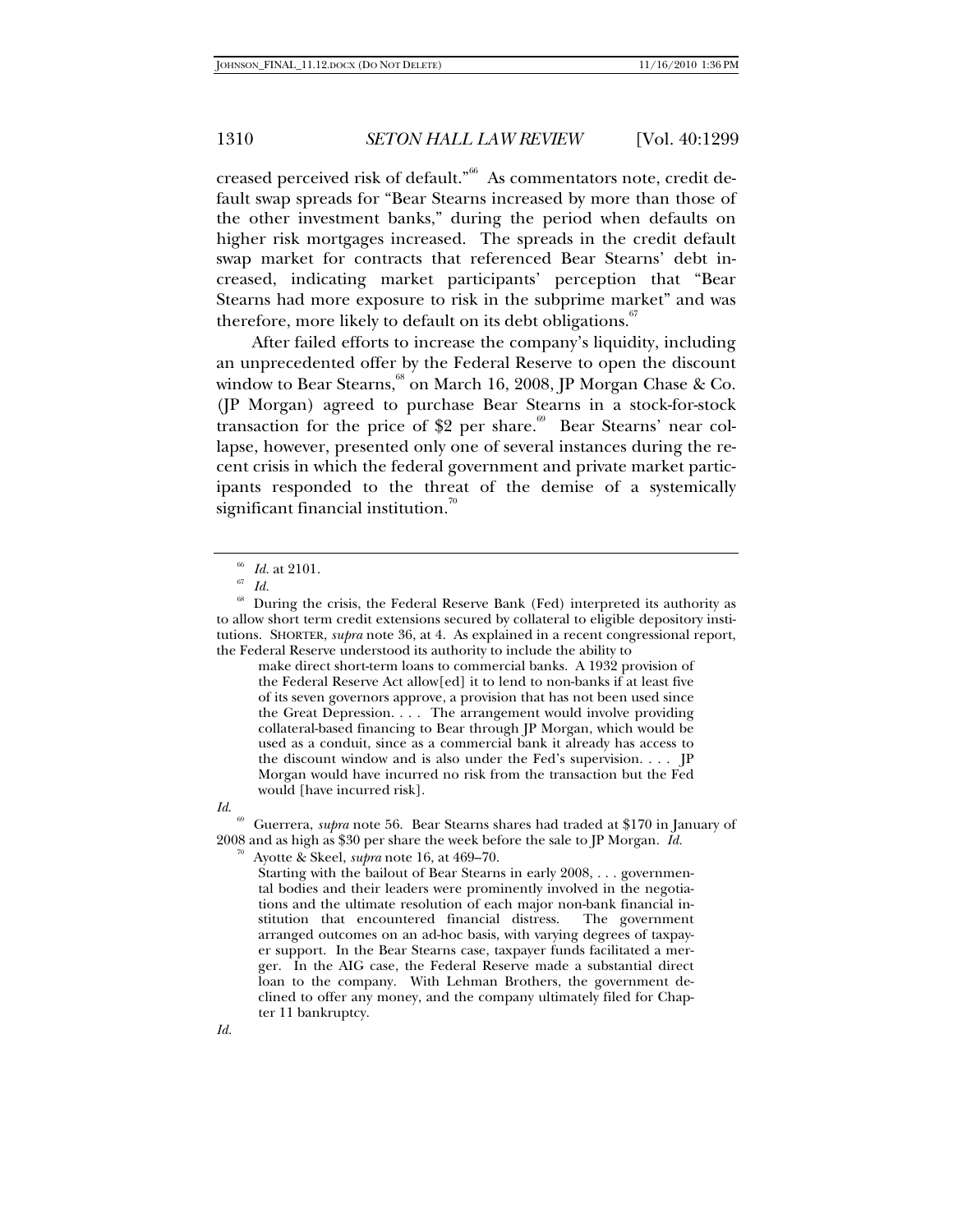#### *B. Trouble at Lehman Brothers*

On September 15, 2008, after a steep decline in the company's stock price and reductions in its credit ratings, Lehman Brothers Holdings, Inc. (Lehman Brothers) filed for Chapter 11 bankruptcy protection.<sup>71</sup> Lehman Brothers' filing marked the largest bankruptcy in U.S. history and severely undermined consumer confidence in the stability of capital and credit markets.<sup>72</sup> Lehman Brothers' bankruptcy illustrates the tension that the government faced as concerns increased regarding liquidity in credit markets in  $2008$ .<sup>73</sup> The government had the choice to offer rescue loans to non-banking institutions, such as Lehman Brothers and other failing systemically significant institutions, or face the risk that any of these institutions might become insolvent and trigger a domino effect of losses across financial markets.

After the government's refusal to offer financing to prevent Lehman Brothers' bankruptcy, the crisis of confidence escalated, threatening the stability of the entire financial services industry.<sup>74</sup> As the casualties mounted, JP Morgan acquired Washington Mutual, Inc. (Washington Mutual) buying the business out of receivership from the FDIC.<sup>75</sup> Washington Mutual, when placed into receivership by the Office of Thrift Supervision, was the largest bank failure in the history of the United States.<sup>76</sup> Wachovia Corporation<sup>77</sup> and Merrill  $Lynch^{\pi}$  relinquished their status as independent investment banks,

 $^{71}$  Lehman Brothers Files for Bankruptcy, FIN. TIMES, Sept. 15, 2008, http://www.ft.com/cms/s/0/52098fa2-82e3-11dd-907e-000077b07658.html.

<sup>&</sup>lt;sup>72</sup> Id.<br><sup>73</sup> See Matt Phillips, *Wall Street's 'Window Dressing': Lehman's Accidental Historian,*<br>WALL ST. J., Sept. 18, 2010, at B1.

 $74$  Professors Ayotte and Skeel argue that allowing failing firms to enter into the bankruptcy process offers a better solution to the concerns of financial contagion than the governments' ad hoc approach. Ayotte & Skeel, *supra* note 16, at 471. The use of rescue loans in the recent crisis "increased uncertainty, increased costs of moral hazard, and dampened the incentive of private actors to resolve distress before the 'day of reckoning' arose." *Id.*

<sup>75</sup> Eric Dash, *JPMorgan Builds Strength with WaMu Deal in Tense Age*, N.Y. TIMES, Sept. 26, 2008, at C1. 76 Robin Sidel et al., *WaMu is Seized, Sold Off to J.P. Morgan, in Largest Failure in* 

*U.S. Banking History*, WALL ST. J., Sept. 26, 2008, at A1. 77 Michael J. de la Merced, *Regulators Approve Wells Fargo Takeover of Wachovia*, N.Y. TIMES, Oct. 9, 2008, at B1. On December 31, 2008, Wells Fargo's purchase of Wachovia closed averting a government-led sell off of the bank. Press Release, Wells Fargo, Wells Fargo and Wachovia Merger Completed (Jan. 1, 2009), *available at* 

https://www.wellsfargo.com/press/2009/20090101\_Wachovia\_Merger. 78 Eric Dash, *Purchase of Merrill Fulfills Quest for a Bank*, N.Y. TIMES, Sept. 15, 2008. On September 15, 2008, Bank of America announced its intentions to acquire Mer-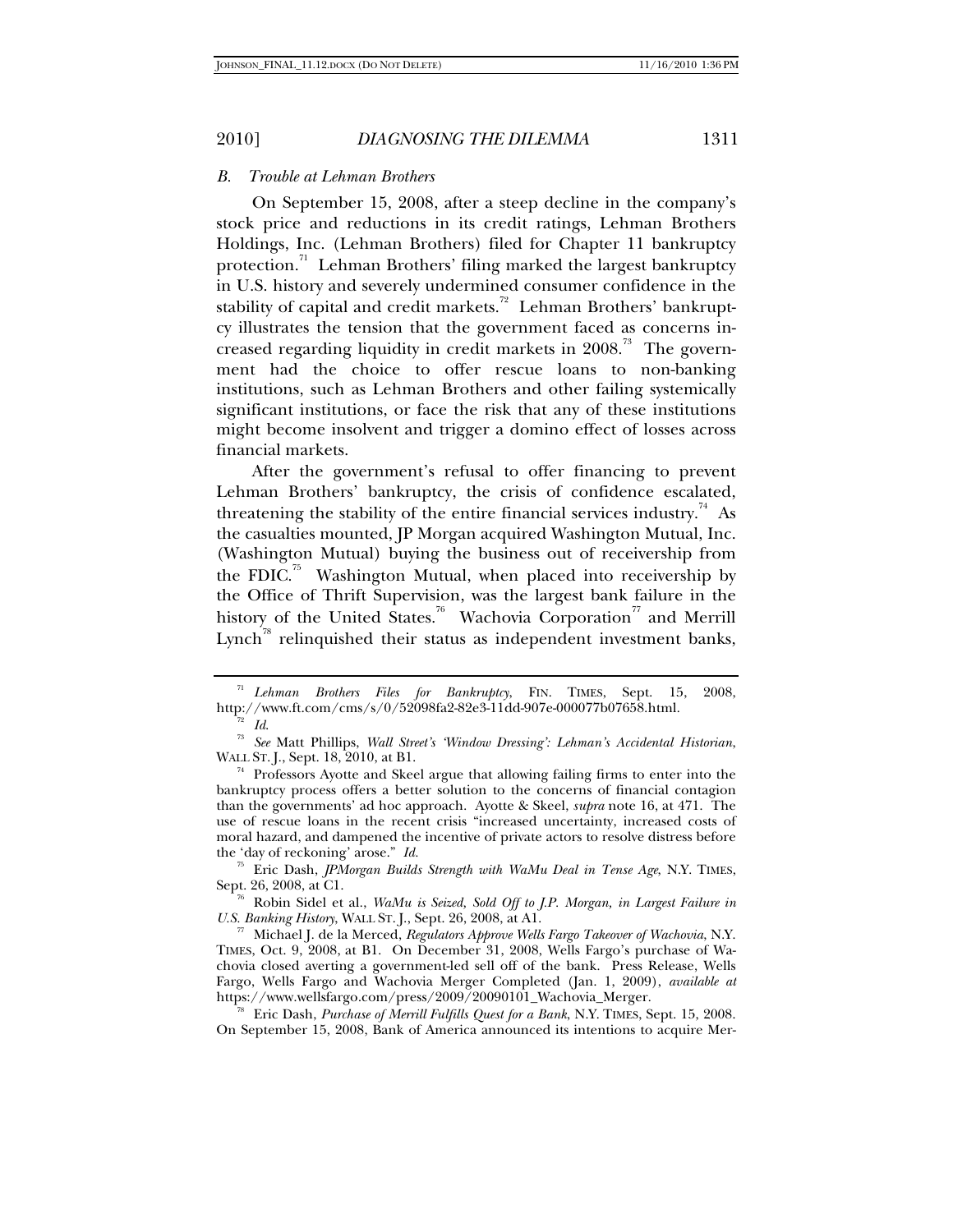and Wells Fargo and Bank of America, respectively, acquired these freshly-minted bank holding companies.<sup>79</sup>

Facing an unprecedented credit and liquidity environment, firms combined, announced their insolvency, or accepted aid from the government. In each case, the outcomes had tremendous consequences for the firms and the national economy.<sup>80</sup> Some commentators argued that extending aid stirred concerns that the government would act as a deep pocket for many failing financial institutions and heightened the risk of moral hazard.<sup>8</sup>

The scholars' contributions in this volume offer comments on the origins and genesis of the crisis, the government and private sectors' responses to the crisis, and concerns regarding financial markets regulations that continue to receive insufficient national and international attention. The scholars' contributions highlight the mechanisms pursuant to which we may develop a true balm for the tragedies that transpired in the financial markets during the recent crisis and to prevent such events from recurring in the future.

## III. DIAGNOSING THE DILEMMA AND DIVINING A CURE

Cries for regulatory reform rose loudly in response to the events of the crisis. Many also expressed concerns that federal government aid would lead to moral hazard—systemically significant financial institutions' use of excessive leverage based upon assumptions that the government would act as a guarantor and bail them out if they experienced large losses.<sup>82</sup> In response to the demands for regulatory reform, the government adopted a number of legislative measures

rill Lynch & Co, Inc., one of the nation's largest investment banking and wealth management businesses with over 20,000 brokers and several trillion dollars in clients' assets. *Id.* Merrill Lynch was the world's largest brokerage firm prior to the acquisition. *Id.* 

<sup>&</sup>lt;sup>79</sup> See supra notes 77–78 and accompanying text.<br><sup>80</sup> *This Week with George Stephanopoulos* (ABC television broadcast Mar. 30, 2009), *available at* http://www.abcnews.go.com/ThisWeek/story?id=7200273&page=4 (Interview by George Stephanopoulos of Timothy Geithner, U.S. Treasury Secretary) (explaining that the federal agencies were "caught between these terrible choices of letting Lehman fail . . . or coming in and putting huge amounts of taxpayer dollars at risk, like we did at AIG"). 81 Edmund Andrews, *A 'Moral Hazard' for a Housing Bailout: Sorting the Victims From* 

*Those Who Volunteered*, N.Y. TIMES, Feb. 23, 2008, http://www.nytimes.com /2008/02/23/business/23housing.html?pagewanted=1&\_r=1. 82 Todd Zywicki & Joseph Adamson, *The Law and Economics of Subprime Lending*, 80

U. COLO. L. REV. 1, 58 (2009). *See also* Richard Painter, *Bailouts: An Essay on Conflicts of Interest and Ethics when Government Pays the Tab*, 41 MCGEORGE L. REV. 131, 156 (2009) (stating that "[g]overnment could respond to the moral hazard problem by imposing risk management regulation on firms that receive bailouts").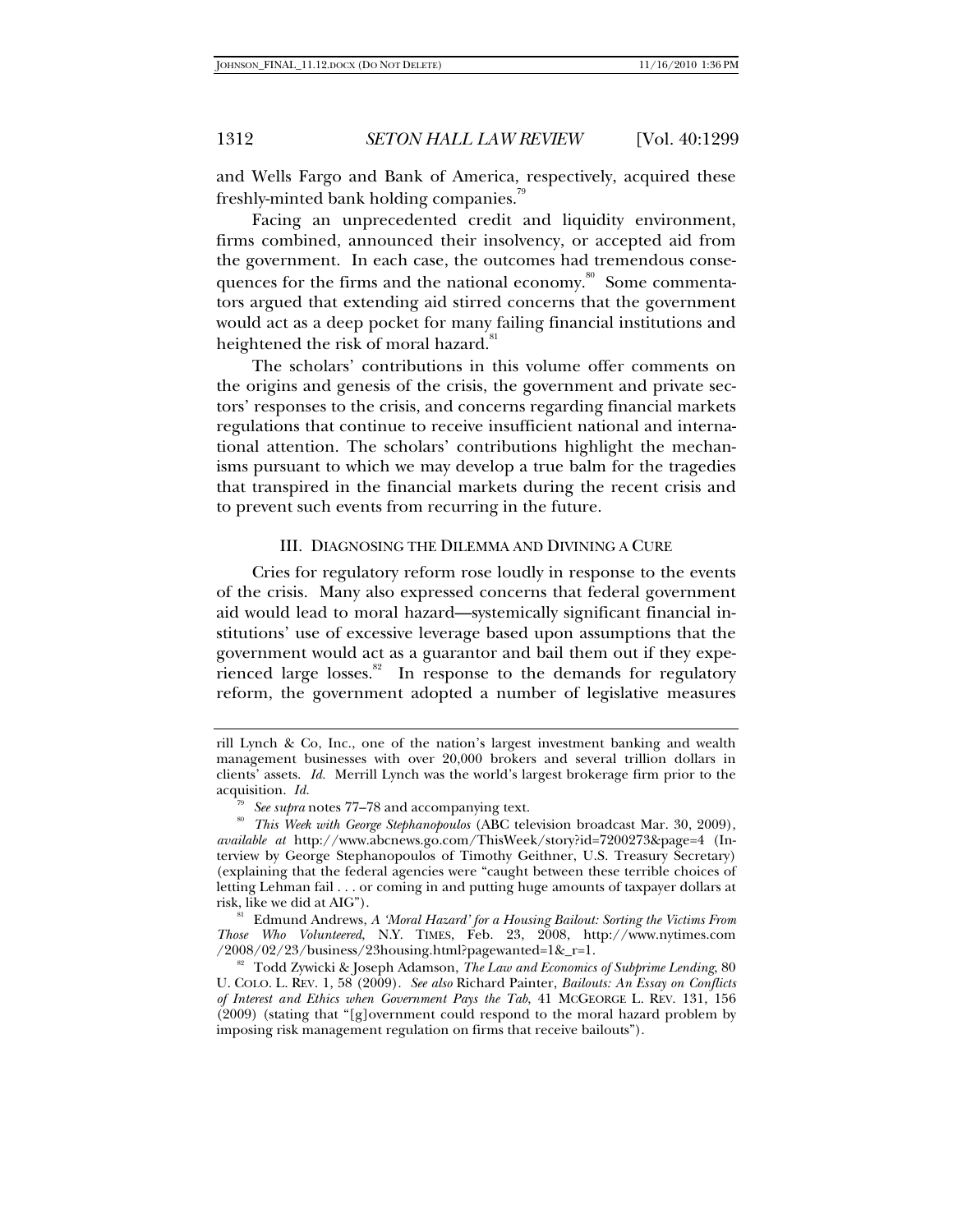and commissioned regulatory agencies to draft and enforce welltailored rules to oversee systemically significant financial institutions.<sup>33</sup>

Scholars exploring concerns regarding the government's approach to regulation during the crisis critique the results of the government's intervention.<sup>84</sup> Other scholars posit that issues that remain unresolved after the adoption of the Dodd-Frank Act deserve careful consideration.<sup>85</sup> These scholars consider regulation through a unique lens and offer important contributions aimed to divine a better approach to regulate financial markets.

Professor Michelle Harner explores the role of enterprise risk management ("ERM") as one of the central concerns in the recent financial crisis.<sup>86</sup> According to Professor Harner, ERM involves a comprehensive approach to managing risk.<sup>87</sup> ERM offers a "technique for firm-wide risk identification, assessment and response [to enterprise risk] that involves the board of directors, senior management, and appropriate individuals throughout the firm."<sup>88</sup> Professor Harner explores shareholder litigation challenging Citigroup's investment decisions and risk management practices in the period lead-

<sup>&</sup>lt;sup>83</sup> The Emergency Economic Stabilization Act, Pub. L. No. 110-343, 122 Stat. 3765-3933 (2008), empowered the Department of the Treasury to extend public financing to failing businesses in the financial services industry. The Troubled Asset Relief Program and the American Recovery and Reinvestment Act, Pub. L. No. 111-5, 123 Stat. 115 (2009), were designed to engender an economic stimulus. *See The Recovery Act,* RECOVERY.GOV, http://www.recovery.gov/About/Pages/The\_Act.aspx (last visited September 21, 2010). The Department of Treasury's Capital Assistance and Public-Private Investment Programs were designed to restore confidence in the nation's largest depository institutions. *See* FIN. STABILITY OVERSIGHT BD., QUARTERLY REPORT TO CONGRESS PURSUANT TO SECTION 104(G) OF THE EMERGENCY ECONOMIC STABILIZATION ACT OF 2008, QUARTER ENDING MAR. 31, 2009, at 51 (2009), *available at*  http://www.financialstability.gov/docs/FSOB/FINSOB-Qrtly-Rpt-033109.pdf. Finally, the Dodd-Frank Wall Street Reform and Consumer Protection Act, Pub. L. No. 111-203, § 919 (2010), addresses oversight of systemic risk across domestic capital and credit markets, the orderly liquidation of a failing systemically significant financial institution, the transfer of power from the Office of Thrift Supervision to the Office of the Comptroller of Currency, the roles of federal agencies that supervise significant financial markets or significant financial market participants, including the Federal Deposit Institution Corporation and the Federal Reserve Bank, the regulation of hedge fund advisers, the creation of a federal insurance regulation agency, the regulation of bank holding companies and depository institutions, the regulation of the over-the-counter derivatives markets, and the creation of a Consumer Financial Protection Bureau. *Id*.

<sup>84</sup> *See, e*.*g*., Heminway, *supra* note 12; *see also* Verret, *supra* note 12. 85 *See* Harner, *supra* note 9; Kaal & Painter, *supra* note 10; Chaffee, *supra* note 15;

Fairfax, *supra* note 11. 86 *See* Harner, *supra* note 9. 87 *Id*. at 1331–33. 88 *Id*. at 1365.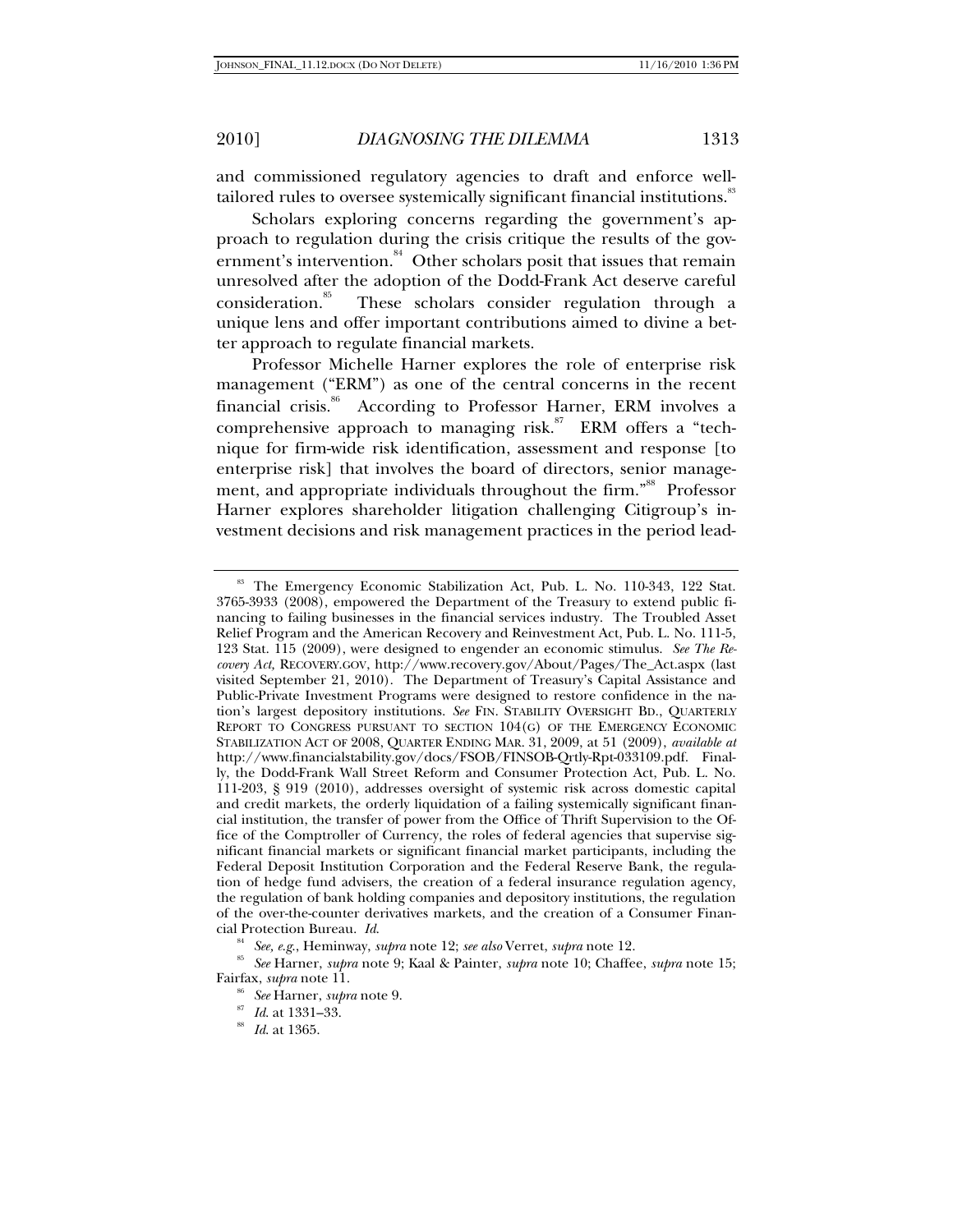ing to the recent financial crisis. $\frac{89}{10}$  Even when companies implement comprehensive ERM programs, Professor Harner argues that cultural and structural biases, including individual and cognitive biases and corporate cultural norms, present barriers to the most wellintentioned risk management programs. $^{\raisebox{-2pt}{$\scriptstyle{\scriptstyle\rm sp}$}}$ 

As Professor Harner observes, enterprise risk management is a critical component in any firm's ability to shield itself from poor investments and bad business decisions.<sup>91</sup> Many scholars, regulators, and corporate governance specialists were surprised to learn that, prior to the crisis, systemically significant banking and financial institutions relied almost exclusively on quantitative risk management models in their decision-making process.<sup>92</sup> Professor Harner posits that managers relying on these models failed to acknowledge the influence that cognitive biases and cultural norms had on the assumptions that constitute the basic architecture of these models.<sup>93</sup> Professor Harner argues that regulatory reform should incorporate consideration of these limitations to effective enterprise and systemic risk management.<sup>94</sup>

In addition to concerns regarding cognitive and cultural biases and the limitations of quantitative risk models, other scholars' reflections encourage regulators to create reforms that enhance policies governing the relationship between shareholders and managers. These scholars highlight the important role of shareholders in corpo-

*nance Lessons from the Financial Crisis*, FIN. MARKET TRENDS, Feb. 2009, at 2, *available at* http://www.oecd.org/dataoecd/32/1/42229620.pdf. ("The risk management systems have failed in many cases due to corporate governance procedures rather than the inadequacy of computer models alone: information about exposures in a number of cases did not reach the board and even senior levels of management, while risk management was often activity rather than enterprise-based."). 94 Harner, *supra* note 9, at 1350.

<sup>&</sup>lt;sup>89</sup> Id. at 1343–49.<br><sup>90</sup> See id. at 1350; see also Amos Tversky & Daniel Kahneman, *Judgment Under Uncertainty: Heuristics and Biases*, 185 SCIENCE 1124 (1974).

<sup>&</sup>lt;sup>91</sup> See Harner, *supra* note 9, at 1365.<br><sup>92</sup> See RISK & INS. MGMT. SOC'Y, INC., THE 2008 FINANCIAL CRISIS: A WAKE-UP CALL FOR ENTERPRISE RISK MANAGEMENT 5 (Bill Coffin ed., 2009), *available at*  www.RIMS.org/ERMwhitepaper. RIMS faults overreliance on historic controls and risk metrics for some of the losses experienced during the 2008 recession. *Id.* According to RIMS, "[t]here was a failure to embed enterprise risk management best practices from the top all the way down to the trading floor, with the mistaken assumption that there is only one way to view a particular risk." *Id*. at 7. *See also* Joe Nocera, *Risk Management*, N.Y. TIMES MAG., Jan. 4, 2009, at 24 (discussing flaws in relying solely on VaR and noting that, in the context of the 2008 recession, "[i]nstead of scrutinizing VaR for signs of impending trouble, they took comfort in a number and doubled down, putting more money at risk in the expectation of bigger gains"). 93 *See* Harner, *supra* note 9, at 1338; *see also* Grant Kirkpatrick, *The Corporate Gover-*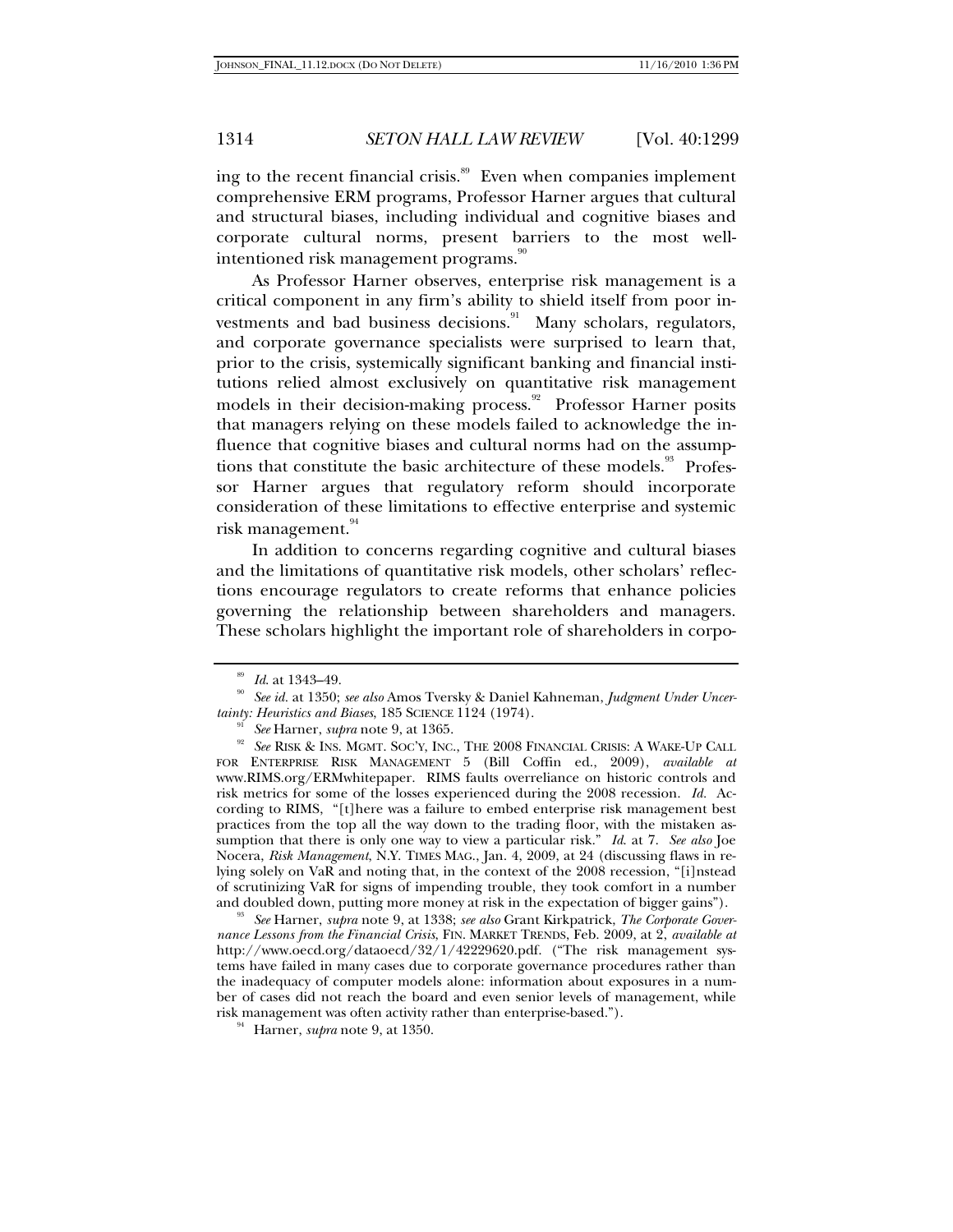rate governance.<sup>95</sup> Notwithstanding the increased role of federal regulation in the sphere of corporate governance, critical issues relating to the quality of shareholder participation remain unresolved.<sup>96</sup>

Professor Lisa Fairfax explores the intersection of technology and corporate governance in the context of electronic shareholder meetings.<sup>97</sup> Professor Fairfax surveys the states that allow virtual participation or remote-only participation for annual shareholders meetings.<sup>98</sup> Upon completing her survey of the various approaches to the question of electronic participation, Professor Fairfax concludes that the prevalence of discussions about virtual participation and electronic meetings among state legislatures signals the significance of virtual alternatives to traditional shareholder participation.<sup>99</sup>

Professor Fairfax notes that recently adopted state statutes allowing virtual participation in annual shareholder meetings create national concerns regarding the impact of technology on traditional corporate governance practices.<sup>100</sup> Supporters of virtual participation argue that virtual meetings are less expensive than in-person meetings and may engender enhanced participation by engaging a broader shareholder demographic.<sup>101</sup> Electronic shareholder meetings offer a cost savings by reducing the financial burden of hosting an inperson annual shareholder meeting.<sup>102</sup> In addition, hosting electronic shareholder meetings allows corporations to enhance their image as technologically advanced firms and to create an advantage for adopters of virtual meetings in the competition to attract capital.<sup>103</sup>

Opponents to the use of electronic shareholder meetings argue that electronic shareholder meetings reduce shareholder-

<sup>95</sup> *See* Fairfax, *supra* note 11. 96 *See id*. 97 *See id.* at 1367. Professor Fairfax further divides the category of "electronic shareholder meetings" into "remote shareholder participation" and "remote-only shareholder participation."  $Id.$  at 1368.

<sup>&</sup>lt;sup>98</sup> *Id.* at 1370–82.<br><sup>99</sup> *See id.* at 1368–70.<br><sup>100</sup> *Id.* at 1390–96.<br><sup>101</sup> Fairfax, *supra* note 11, at 1391–92. *See also* Elizabeth Boros, *Virtual Shareholder Meetings: Who Decides How Companies Make Decisions*, MELB. U. L. REV. 265, 274 (2004); *Remote Communications Laws Provide Alternative Format for Shareholder Meetings*, CORP.

<sup>&</sup>lt;sup>102</sup> Id. at 1391.<br><sup>103</sup> Id. See Dan Birnhak, *Online Shareholder Meetings: Corporate Law Anomalies or the Future of Governance*, 29 RUTGERS COMPUTER & TECH. L.J. 423, 428 (2003); *see also* Gavin A. Beske, *Shareholder Meetings Online, in* SECURITIES IN THE ELECTRONIC AGE: A PRACTICAL GUIDE TO THE LAW AND REGULATION 8–14 (John F. Olson & Carmen J. Lawrence eds., 2002).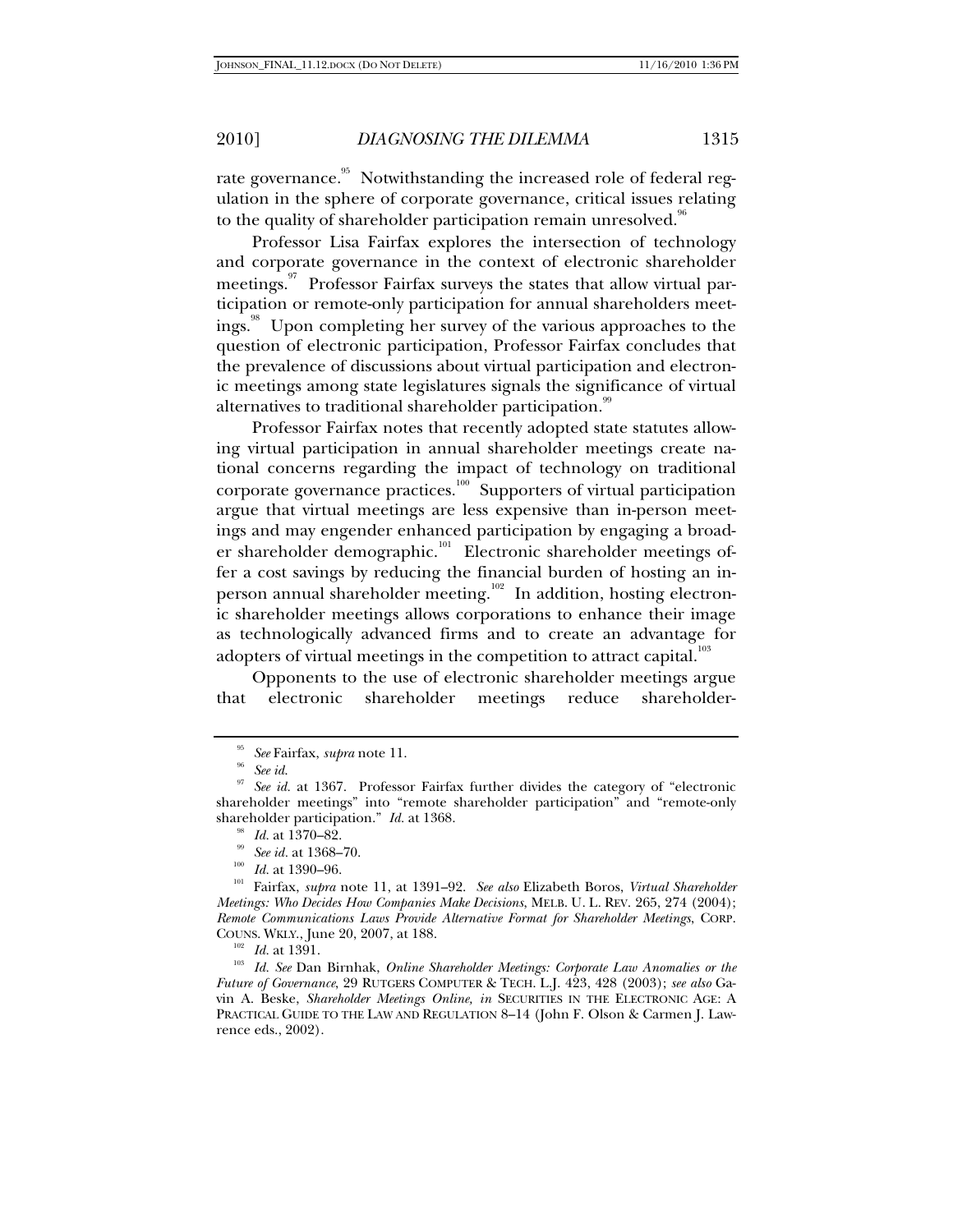management interaction.<sup>104</sup> Professor Fairfax explores shortcomings of electronic shareholder meetings including concerns that hosting remote-only meetings may permit managers to insulate themselves from shareholders.<sup>105</sup> As a result managers may respond selectively to favorable questions posed virtually (via email)<sup>106</sup> or only scripted responses to shareholder concerns.<sup>107</sup> Critics of electronic participation also challenge the assumption that virtual participation and electronic meetings are less expensive. While initially the transition to electronic meetings may reduce the expense of the annual shareholder meeting, the need to adapt continuously to advances in technology will likely create recurring expenses for the firm.<sup>108</sup> Moreover, there are, of course, concerns that arise directly from the use of technology, such as the ability to verify shareholders' identity and to assess and record shareholder votes accurately during a remote access only meeting.<sup>109</sup>

Professors Wulf Kaal and Richard Painter explore weaknesses in the corporate governance policies of certain systemically significant institutions that contributed to the losses that these institutions experienced during the recent financial crisis.<sup>110</sup> Through a comparison of liability standards for managers breach of fiduciary duties under American and German laws and an analysis of the cultural components of undertaking risk, Professors Kaal and Painter explore different jurisdictions' approaches to evaluating a duty to manage business risks.111 While laws in both the United States and Germany offer a highly deferential presumption that directors act in good faith, on an informed basis, and in the best interest of shareholders, legislative proposals in Germany and changes to the interpretation of the application of the business judgment rule suggests that German mangers may soon face personal liability for taking "inappropriately excessive" business risks.

Comparing the costs of monitoring risk management with the adopted or proposed substantive and procedural rules for directors' duty to monitor risk, Professors Kaal and Painter explore divergences

<sup>104</sup> Fairfax, *supra* note 11, at 1392.<br>
<sup>105</sup> *Id.* at 1392–93.<br>
<sup>106</sup> *Id.* at 1393.<br>
<sup>108</sup> Riverkak untugusti 103, at 436

<sup>&</sup>lt;sup>108</sup> Birnhak, *supra* note 103, at 439.<br><sup>109</sup> *See* CORP. COUNS. WKLY *supra* note 101, at 188; *see also* Boros, *supra* note 101.<br><sup>110</sup> Kaal & Painter, *supra* note 10, at 1433.<br><sup>111</sup> *See* Kaal & Painter, *supra* note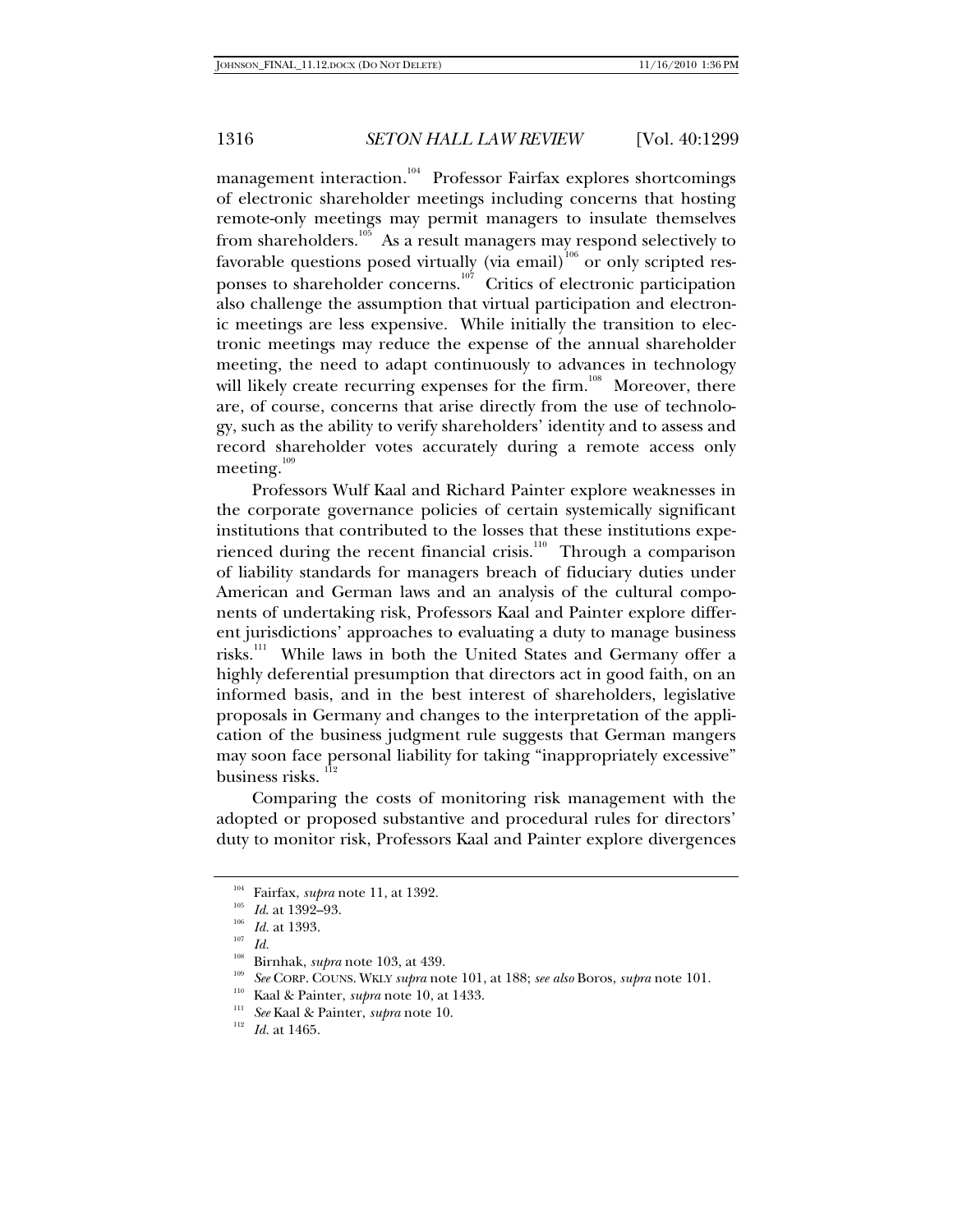between the approach adopted in the United States and the approach to fiduciary duty adopted in Germany.<sup>113</sup> Through litigation arising out of the financial crisis, Professors Kaal and Painter illustrate the weaknesses of imposing stricter fiduciary standards in even an enhanced disclosure regime.<sup>114</sup>

The United States disclosure regime seemingly failed to assist in detecting excess risk taking at large financial institutions. The absence of comprehensive industry oversight and the concentration of risks among a small group of large financial institutions in the markets for exotic products, such as CDOs and credit default swaps, linked the financial health of systemically significant financial institutions.<sup>115</sup> Many of these transactions were so complex that investors did not appreciate the impact of the disclosed risks or the limitations of disclosure.<sup>116</sup> Professors Kaal and Painter conclude that more effective disclosure requirements and heightened corporate governance measures create the teeth necessary to enforce shareholder rights with respect to risk management.<sup>117</sup> Professors Kaal and Painter qualify their findings by noting that continuing investigations into the causes of the crisis and the reforms implemented in response will inform their ultimate conclusions regarding risk management and directors and officers' duties to monitor the same.<sup>118</sup>

Other commentators explore the role of the federal government as a creditor and a shareholder. Professor Heminway examines the federal government's bail-out of failing institutions through capital investment—the government's decision to become a shareholder in private for-profit businesses.<sup>119</sup> Through emergency use of their authority to designate a preferred series of stock, or their "blank check" authority, directors quickly gained access to federal funds.<sup>120</sup> The

<sup>113</sup> *Id.* at 1445.<br>
<sup>114</sup> *Id.* at 1436–37<br>
<sup>115</sup> *See id.* at 1433–38.<br>
<sup>117</sup> Kaal & Painter, *supra* note 10, at 1484–85.<br>
<sup>117</sup> Kaal & Painter, *supra* note 10, at 1484–85.<br>
<sup>118</sup> *Id.* at 1438.<br>
<sup>119</sup> *See* Heminway laware General Corporation Law allows corporations to designate and issue preferred stock. DEL. CODE ANN. tit. 8, § 151(a) (2010); *see also* Heminway, *supra* note 12, at 1490–91.All corporations incorporated in Delaware have the authority through blank check provisions to issue preferred stock with voting rights, preferences in dividends and options or other special rights appealing to the party receiving the issued securities. Heminway, *supra* note 12, at 1490 n.12. Corporations also have the authority to designate different series of preferred stock to obtain equity financing without amending their charter, as they do each time they intend to issue preferred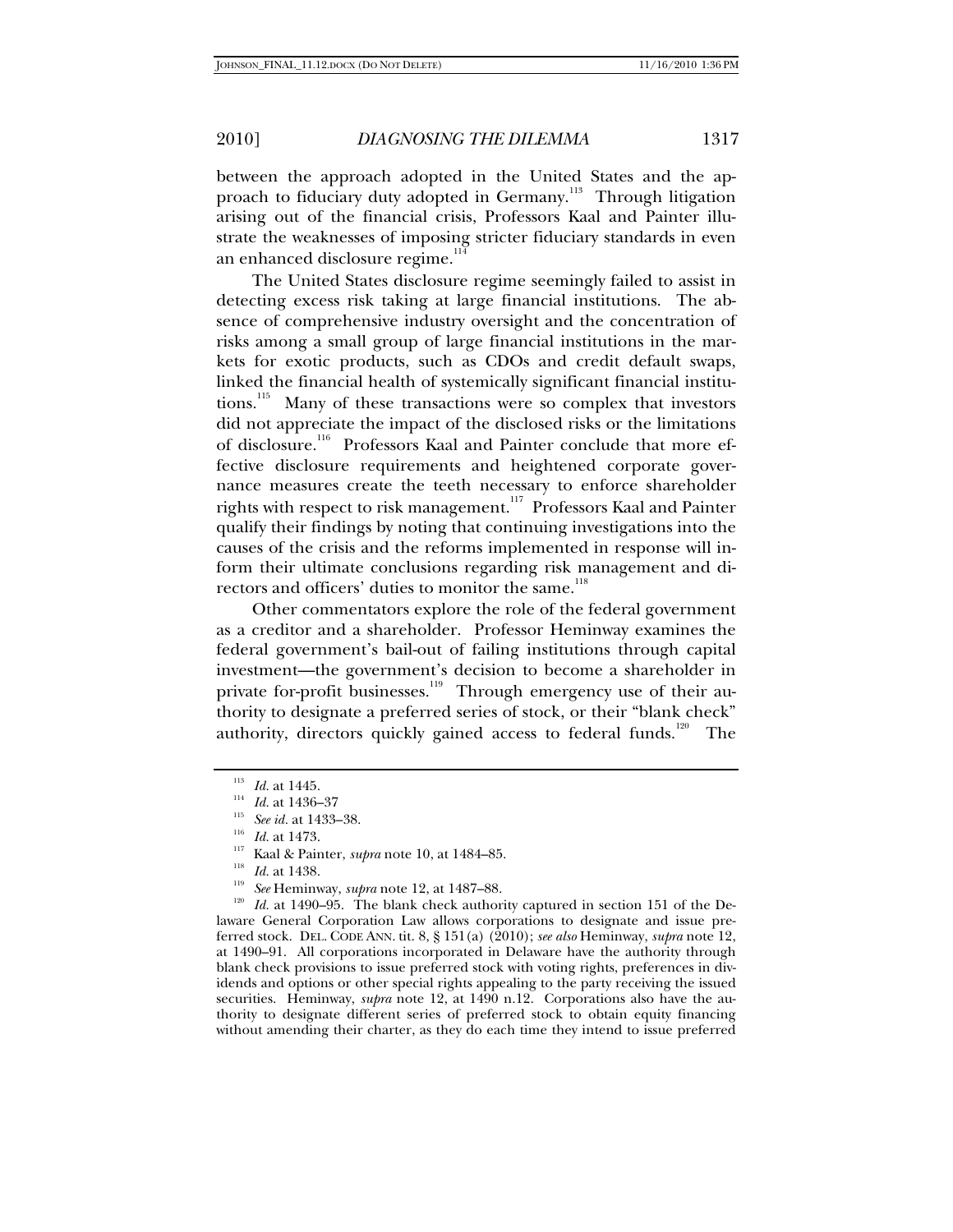boards of directors of several of the companies that received federal aid in exchange for preferred shares adopted a broad interpretation of their authority under the relevant provisions of their certificates of incorporation to issue preferred stock.<sup>121</sup> While this broad interpretation of the "blank check" authority was useful during the crisis to forge public-private partnerships to prevent the insolvency of systemically significant financial institutions, Professor Heminway notes that continuing to employ a broad interpretation of directors' "blank check" authority creates concerns about directors' potential abuse of this authority in future non-emergent situations.<sup>122</sup>

 In addition, Professor Heminway explores the federal government's efforts to regulate through intervention in bankruptcy reorganizations.<sup>123</sup> Examining the Chrysler and General Motors bankruptcies under § 363 of the U.S. Bankruptcy Code, Professor Heminway contends that the government's efforts to save the automakers may disrupt established practices for assigning priority in future bankruptcy transactions.<sup>124</sup> These approaches create the potential for future abuse of directors' "blank check" authority and uncertainty regarding priority in certain bankruptcy proceedings.

Professor Verret examines the Troubled Asset Relief Program<sup>125</sup> (TARP) and the government's decision to obtain a significant investment interest in several prominent publicly traded companies.<sup>126</sup> Professor Verret explores the possible impact of government ownership in private businesses. In particular, he examines the ability of political activists to influence private businesses through the government's role as a shareholder.<sup>127</sup> Professor Verret raises questions regarding political activists' ability to exert influence over private enterprises through their influence on government actors and policies.<sup>128</sup>

<sup>122</sup> Id. at 1516–18.<br><sup>123</sup> Id. at 1505–13.<br><sup>124</sup> See id. at 1508–11.<br><sup>125</sup> The Troubled Asset Relief Program and the American Recovery and Reinvestment Act, Pub. L. No. 111-5, 123 Stat. 115 (2009).<br><sup>126</sup> Verret, *supra* note 12, at 1522–28.<br><sup>127</sup> *Id.* at 1537–52.<br>*Id.* at 1552–55.

stock. *Id.* at 1491–92. During the recent financial crisis, each of the largest recipients of federal funds, AIG, Bank of America, and Citigroup, issued shares to the United States Government. *Id.* at 1492.Each transaction was unique because of distinctions in their certificates of incorporation. *See id.* <sup>121</sup> Heminway, *supra* note 12, at 1493–94.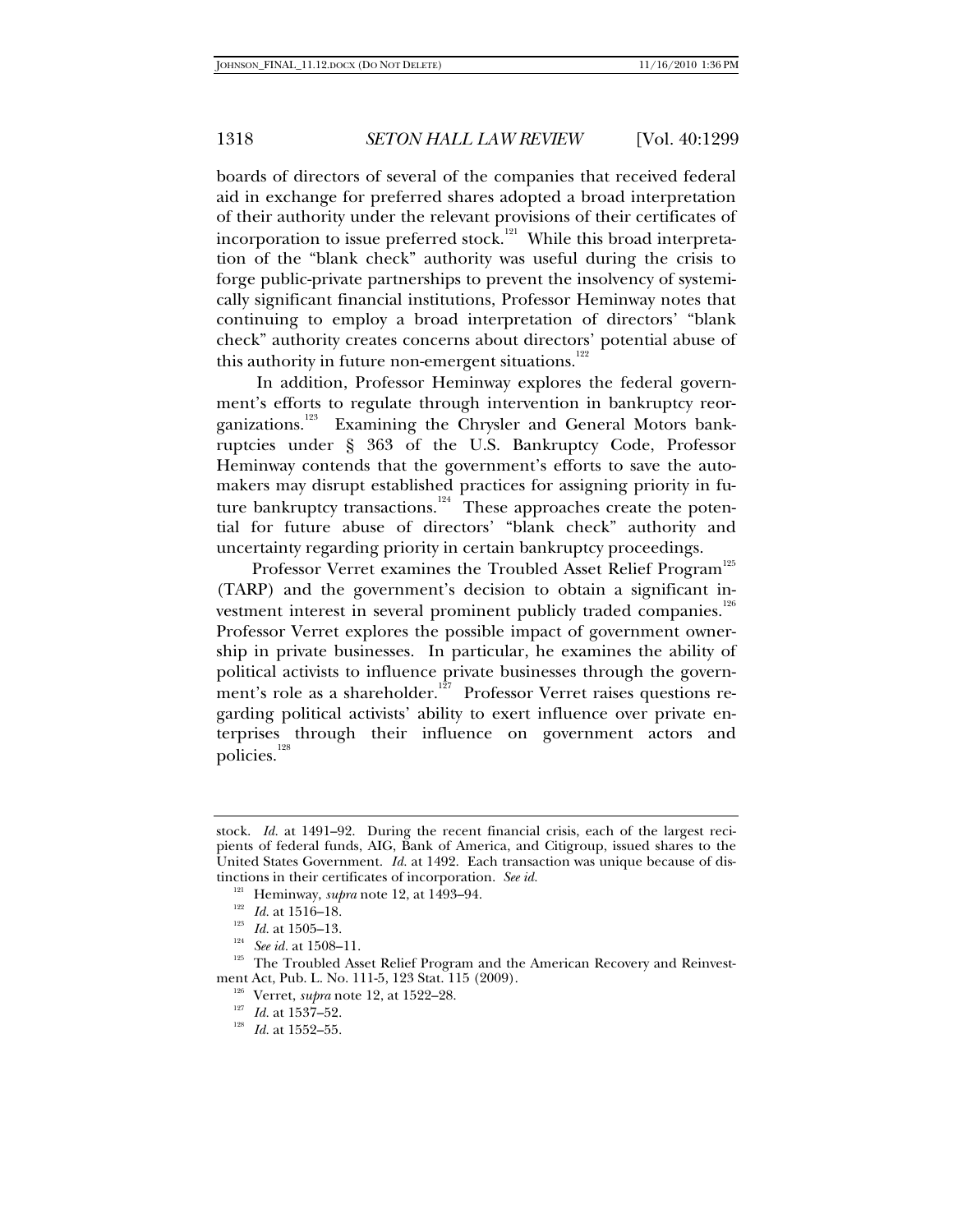Professor Verret offers an interesting lens through which one may view public choice theory and the question of rent seeking.<sup>129</sup> Understanding rent seeking as a two-step process, Professor Verret describes the means by which government-controlled firms are likely to use their politically conferred rents to subsidize transfers to interest groups.<sup>130</sup> After examining the remedial constraints of administrative law, Professor Verret posits that the TARP Recipient Trust Act may offer a reasonable mechanism for limiting the influence of political interest groups.<sup>131</sup>

Still other commentators examine the international cooperation that may be necessary to effectuate the promises Congressional responses to the crisis embodied in the Dodd-Frank Act.<sup>132</sup> Professor Eric Chaffee's contribution invites financial reformers to explore harmonization and centralization of international securities laws as a preventative tool for avoiding the next financial crisis.<sup>133</sup> Fragmented regulation, according to Professor Chaffee, encourages a "race-to-thebottom."<sup>134</sup> Professor Chaffee posits that institutional and retail investors' willingness to shop for opportunities beyond American shores evidences the shifting assumptions regarding the preeminence of American law in international financial services markets.<sup>135</sup> This transition occurred, according to Professor Chaffee, in part, because of consolidation among international securities exchanges, and in part because of the increasing size and sophistication of securities markets outside of the United States.<sup>136</sup> The aggressively litigious culture of American shareholders, the culture of enforcement, and the adoption of the Sarbanes-Oxley Act of 2002, further alienated U.S. capital markets from global investors.<sup>137</sup>

Professor Chaffee introduces six models of international securities law that may address global financial market concerns such as sys-

<sup>&</sup>lt;sup>129</sup> *See id. Id.* at 1521.

<sup>130</sup> *Id.* at 1521. 131 *Id.* at 1566–77. 132 *See* Chaffee, *supra* note 15. 133 *Id.* at 1584. 134 *Id*. at 1583 (citing Roberta S. Karmel & Claire R. Kelly, *The Hardening of Soft Law in Securities Regulation*, 34 BROOK. J. INT'L L. 883, 946–47 (2009) ("[P]atchwork regulation does not work to regulate the emerging global markets, because it generates a race-to-the-bottom in which nations ratchet down their systems of regulation and enforcement to suboptimal levels in an attempt to gain competitive advantage over other nations")). 135 *Id*. at 1589–90. 136 *Id.* 137 *Id*. at 1590.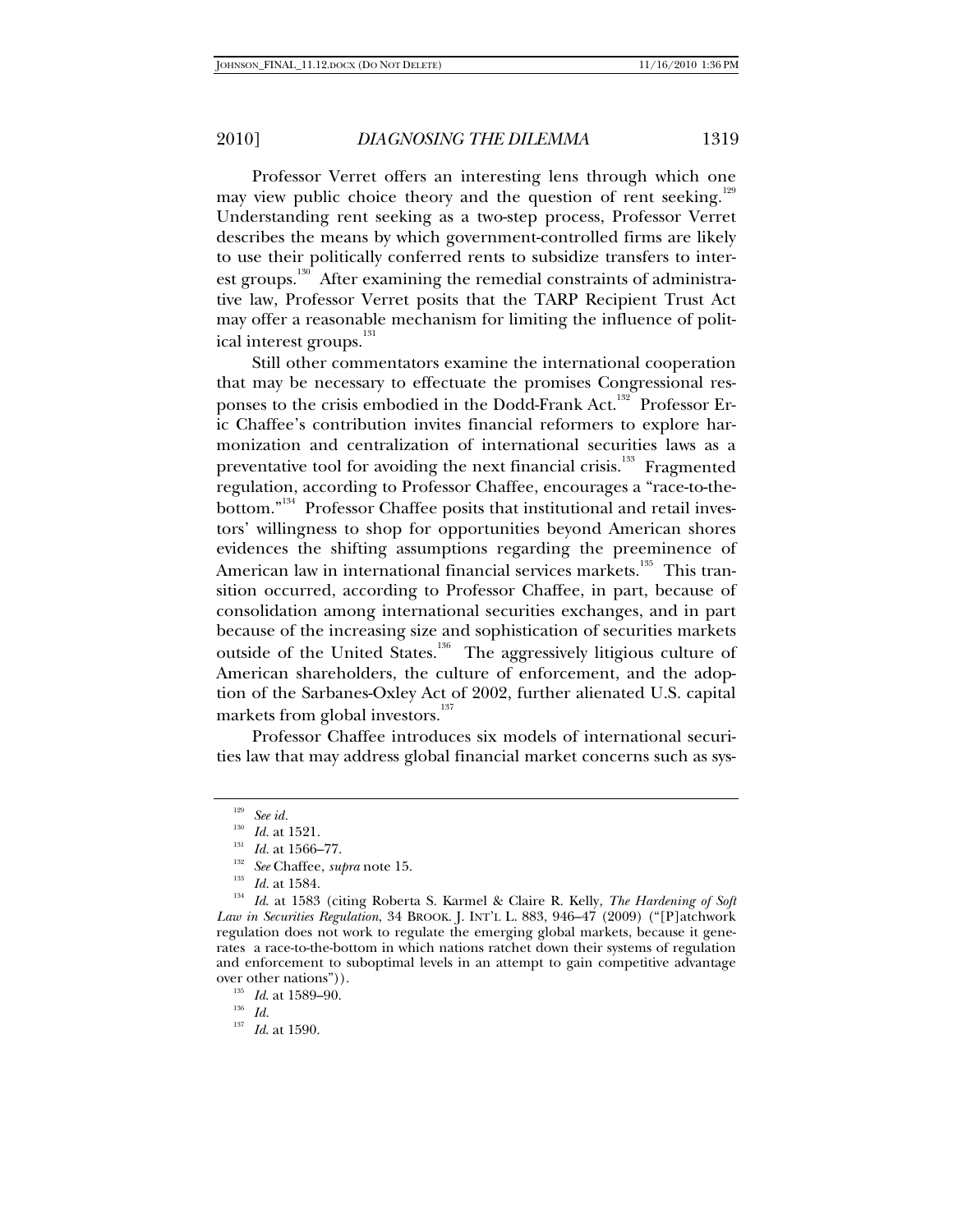temic risk—privatization, competition, convergence, mutual recognition, harmonization, and centralization.<sup>138</sup> Of the six models, only two—harmonization and centralization—offer a truly effective longterm remedy.<sup>139</sup> Professor Chaffee suggests that markets would benefit from harmonized securities laws. Harmonization creates a gateway for other international market reforms such as a centralized global securities regulator with robust monitoring, regulatory, and enforcement powers.<sup>140</sup> Without such harmonization, gaps or differences in regulation between and among nations make it possible for market participants to shift activities from a jurisdiction with an explicit prohibition and ready enforcement regime to other jurisdictions with less explicit regulation or lighter touch enforcement.<sup>141</sup> Harmonization and centralization of international securities law have the benefits of minimizing risk in the emerging global capital marketplace, $142$ increasing market efficiency by reducing transaction costs, increasing investor confidence, $143$  and pooling the technical and financial expertise and experience of securities regulators.<sup>144</sup>

Arguments against harmonization and centralization often point to the challenges posed by the autonomy and independence of national regulators.<sup>145</sup> Opponents also argue that regulatory competition creates intangible benefits, including the benefits of inspiring a diverse array of approaches to regulatory questions.<sup>146</sup> In response, Professor Chaffee explains that any gains from regulatory competition are outweighed by the costs of satisfying regulatory standards in a fragmented global regulatory environment where market participants expend money and time to comply with many jurisdictions' regulatory expectations.<sup>147</sup>

#### IV. CONCLUSION

The recent financial crisis illustrates many concerns raised by economists and other theorists regarding asset bubbles. The reflec-

<sup>&</sup>lt;sup>138</sup> Chaffee, *supra* note 15, at 1595–1603.<br>
<sup>140</sup> *Id.* at 1603.<br>
<sup>141</sup> *Id.* at 1583 (citing Roberta S. Karmel, *The Case for a European Securities Commission*, 38 COLUM. J. TRANSNAT'L L. 9, 39 (1999)).<br><sup>142</sup> *Id.* at 1603.<br><sup>143</sup> *Id.* at 1606.<br><sup>145</sup> *Id.* at 1614–17.<br><sup>146</sup> *Id.* at 1614.<br><sup>147</sup> *Id.* at 1614–15.<br><sup>147</sup> *Id.* at 1614–15.